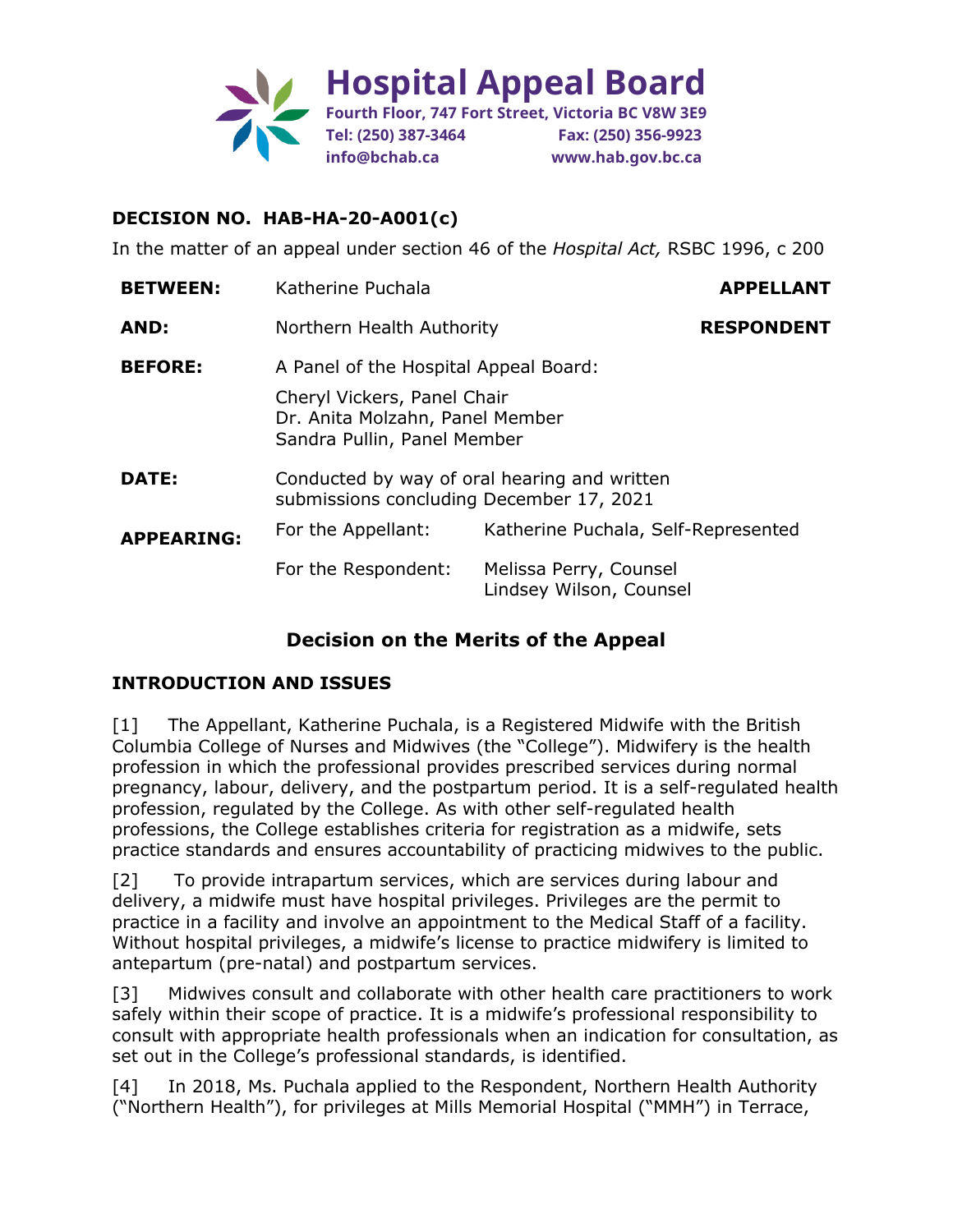Kitimat Hospital and Health Centre ("KHHC") in Kitimat, and Wrinch Memorial Hospital ("WMH") in Hazelton, all operated by NHA. The NHA Board of Directors (the "Board") denied the Appellant's application in June 2019. Ms. Puchala appealed the June 2019 decision, and in a decision dated October 23, 2019 (the "Board Decision"), the Board affirmed its June 2019 decision denying Ms. Puchala's privileges.

[5] Pursuant to section 46 of the *Hospital Act,* this is Ms. Puchala's appeal to the Hospital Appeal Board ("HAB"), of the Board Decision confirming the denial of her privileges.

[6] The Board's stated reasons for upholding its original decision to deny privileges include:

- a) neutral or negative verbal references;
- b) fit with the existing group providing obstetrical care in Terrace; and
- c) professionalism concerns.

[7] The Board noted that of Ms. Puchala's three professional references, two were interpreted as negative and the third was neutral. The Board commented that the lack of positive references is "unusual and raises red flags about the appropriateness of the applicant for membership on the Medical Staff".

[8] As to "fit", the Board noted that Ms. Puchala had worked in the community providing limited obstetrical services to the extent permitted by her license while her application for privileges was on hold. In view of feedback collected from the existing group of obstetrical care providers in Terrace, the Board expressed concern "that the addition of Ms. Puchala will upset the existing cohesiveness of that group and, as a result, have an adverse impact on patient care."

[9] Ms. Puchala initiated the appeal to the HAB on the grounds that the privileging process used in assessing her application was "not conducted accurately, fairly or in good faith". As the HAB process is a *de novo* process<sup>[1](#page-1-0)</sup>, allowing for procedural defects in the privileging process to be cured, concerns about procedural fairness do not raise valid grounds of appeal<sup>[2](#page-1-1)</sup>.

[10] The criteria for membership to the Northern Health Medical Staff are set out in the Northern Health Medical Staff Bylaws (the "Bylaws") and the Medical Staff Rules (the "Rules"). The Bylaws provide that an appointment to medical staff is "dependent on the human resource requirements of the facilities and programs operated by Northern Health and on the needs of the population served" (Bylaws, Article 3.1.5).

[11] While the granting of privileges is dependent on service needs and the ability of Northern Health to provide adequate resources and staff to support such privileges (Rules, Article 2.2.3), the facility based privileging process is also

<span id="page-1-0"></span><sup>1</sup> *Hospital Act*, RSBC 1996, c 200 at section 46(2.3).

<span id="page-1-1"></span><sup>2</sup> *Figurski v Interior Health Authority*, Decision No 2015-HA-001(a) (January 9, 2017) at para 42; *Ng v Richmond Health Services Society*, Hospital Appeal Board, February 6, 2003 at p 10; *Fox v. Kelowna General Hospital*, Hospital Appeal Board, July 18, 1997.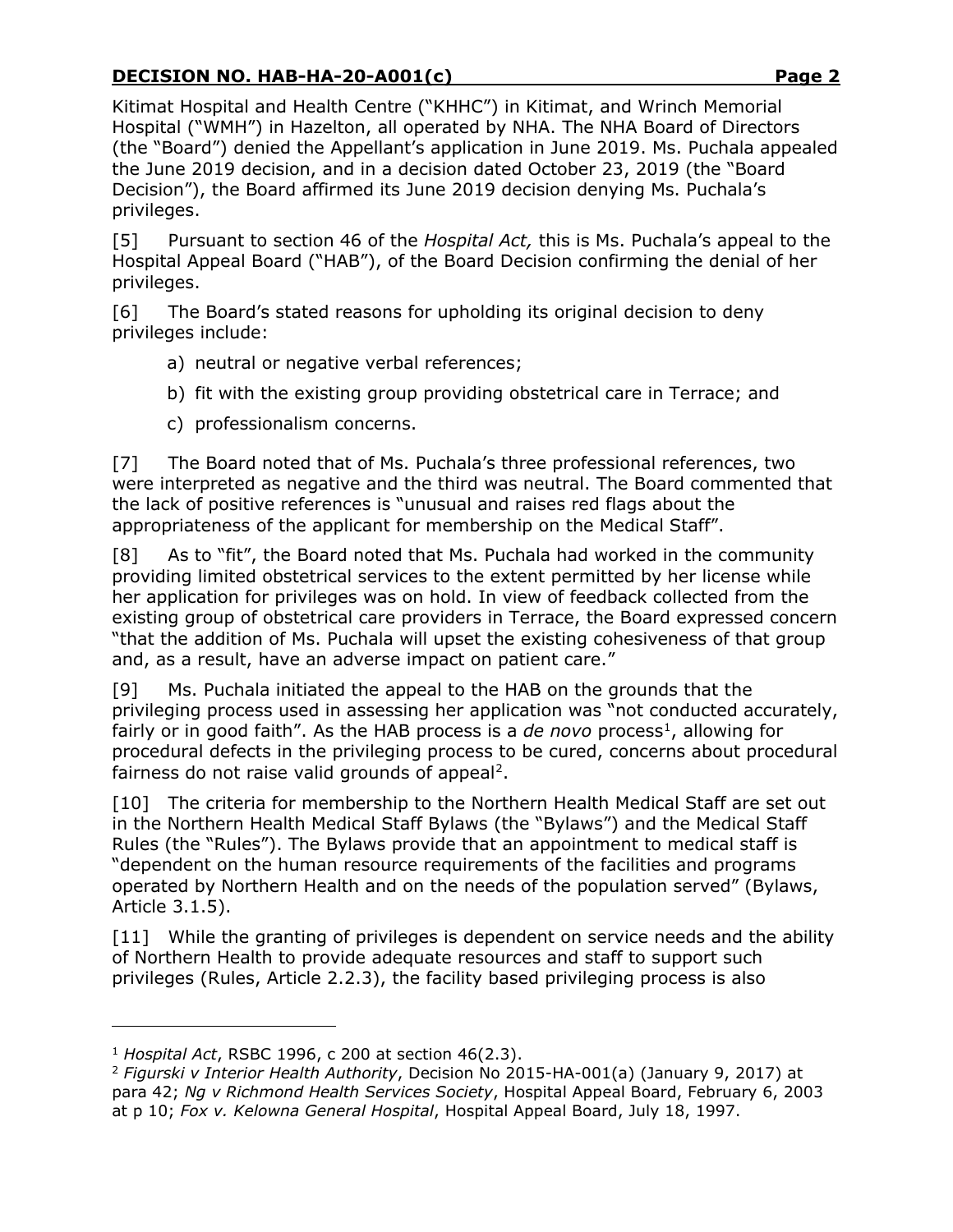intended to ensure that the recommended candidates are not only filling a service need but also have "the appropriate skills and personal qualities to practice effectively and safely in that facility or community cluster" (Rules, Article 2.5.1.1).

[12] On an appeal from the denial of privileges, the HAB is mandated to sit in the shoes of the Board and to consider the evidence adduced as though that evidence had been originally considered by the Board<sup>[3](#page-2-0)</sup>. It may consider evidence not originally available to the Board<sup>4</sup>. In doing so, it must consider the privileging application in accordance with the requirements of the Bylaws and Rules.

[13] As such, broadly speaking, the issues in an appeal from the denial of privileges often concern whether there is a need in the community or communities served by the facilities to which an applicant has sought privileges for the services to be provided by the applicant, and whether the applicant has the appropriate skills and personal qualities to meet that need.

[14] Northern Health's position on this appeal is that there is no need for a midwife to provide intrapartum services in the communities served by MMH, KHHC or WMH, and if the HAB finds there is a need, that Ms. Puchala is not the appropriate candidate. Northern Health asks the HAB to affirm the Board's decision. In the alternative, Northern Health submits that if the HAB finds there is a need for an additional practitioner to provide intrapartum care, that a vacancy should be declared and posted for open competition.

[15] We disagree with Northern Health's narrow characterization of the "need" issue as a need specifically for intrapartum services. Ms. Puchala sought privileges to enable her to practice as a midwife with a full scope midwifery practice. Midwives are not permitted to provide intrapartum care, whether at home or in a hospital or birthing centre without privileges being granted to a facility. But while privileges are required to enable the Appellant or any midwife to provide intrapartum care, analyzing the "need" issue solely as a need for an intrapartum care provider fails to recognize the nature of midwifery as a profession and the provision of midwifery care as a care option for expectant mothers.

[16] One of the core principles of midwifery care is continuity of care during pregnancy, labour, birth, and the postpartum period on a 24 hour on-call basis. Ideally, clients develop a relationship with a midwife, or midwives in a group practice, before labour. That relationship extends though the provision of postpartum care for mother and newborn following birth.

[17] Midwives practice in a range of settings including clinics, client's homes, hospitals, and other community based settings. Midwifery care is provided in a setting chosen by the client, in consultation with the midwife, and appropriate to the client's level of risk.

[18] Another core principle of midwifery is that of informed choice, including choice of birthplace. To successfully facilitate informed choice, midwives ensure adequate discussion time with clients in the prenatal period and provide complete,

<span id="page-2-0"></span><sup>3</sup> *Figurski*, supra note 2 at paras 36-43; *Fahmi v Board of Fernie District Hospital*, Medical Appeal Board, October 1978.

<span id="page-2-1"></span><sup>4</sup> *Aitken v Penticton Regional Hospital*, Medical Appeal Board, April 15, 1986.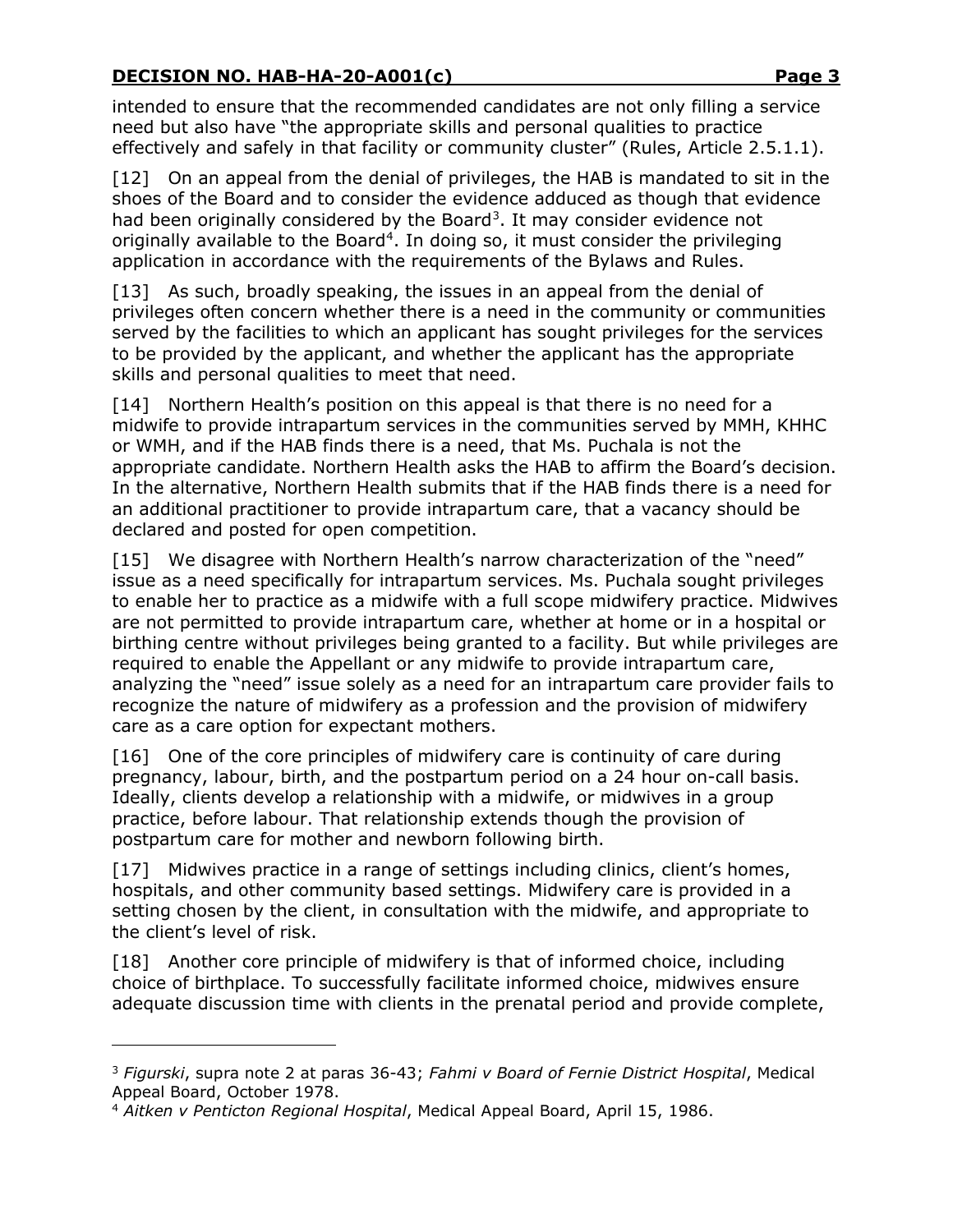relevant, and objective information to clients along with their professional recommendations.

[19] Although Ms. Puchala can and does provide antepartum and postpartum care to women without privileges, to approach the question of whether she should be granted privileges to simply address a need for intrapartum care, as suggested by Northern Health, fails to recognize that a privileged midwife with the ability to provide intrapartum care provides expectant mothers with the opportunity to choose to receive midwifery care and support throughout their pregnancy and labour and into the postpartum period from an individual with whom they have developed a relationship for that purpose. Midwifery is not just about birthing babies. It is about working in partnership with women (whose risk profile is appropriate) to provide support, care and advice throughout pregnancy, labour, birth, and the postpartum period. The absence of privileges at a particular facility means a midwife cannot provide full scope midwifery care and that women served by that facility are denied access to full-scope midwifery care without leaving their home community.

[20] The "need" issue in the context of a privileging application from a midwife is not whether there is a need in the community served for another intrapartum care provider, but whether there is a need in the community served for a midwife to provide full scope midwifery care including intrapartum care in the context of a full scope midwifery practice.

[21] Consequently, the issues in this appeal are:

1) Is there a need in the communities served by MMH, KHHC and WMH for a midwife capable of providing full scope midwifery care;

2) If there is a need, in one or all of those communities, is Ms. Puchala the appropriate person to fill that need; and

3) If Ms. Puchala is the appropriate candidate to fill the need, what is the appropriate remedy?

### **BACKGROUND**

### **The Appellant**

[22] Ms. Puchala graduated from the midwifery program at Laurentian University in 2013. After graduation, she worked as a midwife in Collingwood, Ontario for just over two years, then in Brampton, Ontario until October 2016, and then as a locum in Hay River, NWT until late 2017.

[23] In 2017, Ms. Puchala became aware through AS, a former classmate and friend then practicing midwifery in Hazelton, that there was no midwife practicing in Terrace. AS encouraged her to come to Terrace and start a midwifery practice. Ms. Puchala initiated the process to become registered in British Columbia, passed the necessary exam, and decided to move to Terrace to start a practice.

[24] While awaiting privileges, as is usual, the College restricted Ms. Puchala's license to practice to exclude intrapartum care as a primary caregiver. She was permitted to provide antepartum and postpartum care, and intrapartum care as a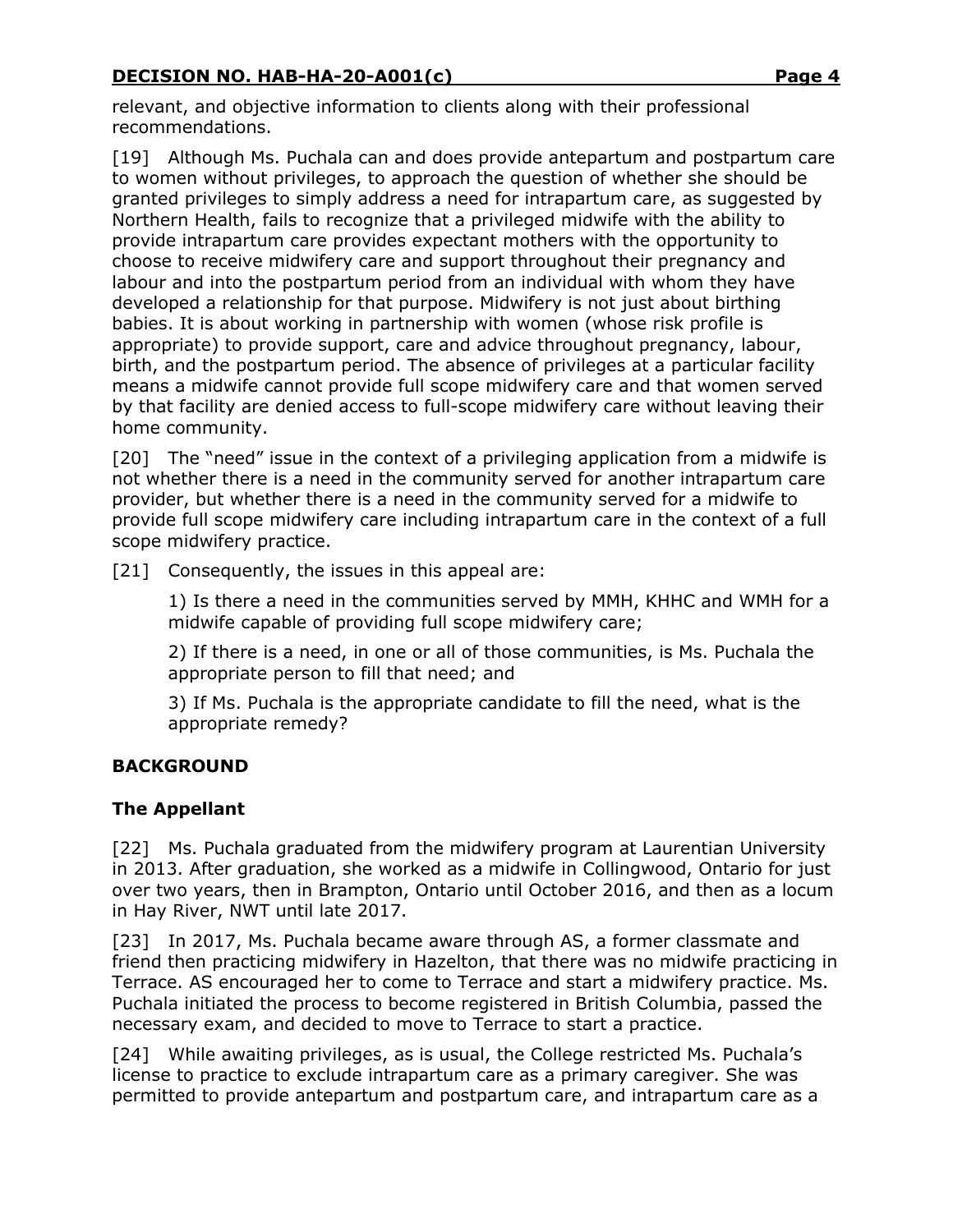second midwife only if she maintained current certification in neonatal resuscitation and cardiopulmonary resuscitation.

[25] Now, because of the length of time that has passed since Ms. Puchala has been licensed to provide intrapartum care, Ms. Puchala will be required to undergo a recertification process involving a period of supervised practice approved by the College to ensure her skills meet the requisite standards before she can be licensed to provide primary intrapartum care.

[26] Ms. Puchala has provided and continues to provide antepartum and postpartum care in Terrace and surrounding area.

# **Northern Health**

[27] Northern Health is a regional health authority established by the *Health Authorities Act[5](#page-4-0)*.

[28] Northern Health is responsible for the delivery of health care to the approximately 300,000 residents of northern British Columbia as divided into three Health Service Delivery Areas ("HSDA"), namely, Northwest, Northern Interior, and Northeast. Northern Health owns and operates various hospitals and health centres, including those to which Ms. Puchala sought privileges located in the Northwest HSDA.

[29] The Northwest HSDA serves a population of approximately 85,000 people over a vast geographic area. The central corridor of the Northwest HSDA, which includes the cities of Kitimat and Terrace, has a population of approximately 31,000 residents, with 13,000 to 14,000 people residing in the Terrace area.

# **The Privileging Process Generally**

[30] The criteria and process for membership on the Northern Health Medical Staff are set out in the Bylaws and Rules. The *Hospital Act Regulation[6](#page-4-1)* and the Bylaws stipulate that the Board is the final decision maker in respect to applications for appointment to the Northern Health Medical Staff.

[31] The "normal" process for bringing on Medical Staff involves multiple steps. The first step is to identify needs and contribute to a workforce plan<sup>[7](#page-4-2)</sup>. The workforce plan is a "best estimate" of what Medical Staff may be needed with the understanding that things change. If a particular community needs a particular type of practitioner, they come with a request that is discussed with the Chief Operating Officer. An Urgent Priority List ("UPL") is created, endorsed by the Chief of Staff, and voted on by the Northern Health Medical Advisory Committee ("NHMAC"). From that document, the Medical Director will create postings that define a particular position. Applicants submit their applications for posted positions through an online portal. Verbal reference checks and interviews are conducted, and one or more

<span id="page-4-0"></span><sup>5</sup> *Health Authorities Act*, RSBC 1996, c 180.

<span id="page-4-1"></span><sup>6</sup> *Hospital Act Regulation*, BC Reg. 121/97.

<span id="page-4-2"></span> $7$  The witnesses and all the evidentiary documents refer to this as a "manpower plan". We prefer the gender neutral term workforce plan and will use that term throughout.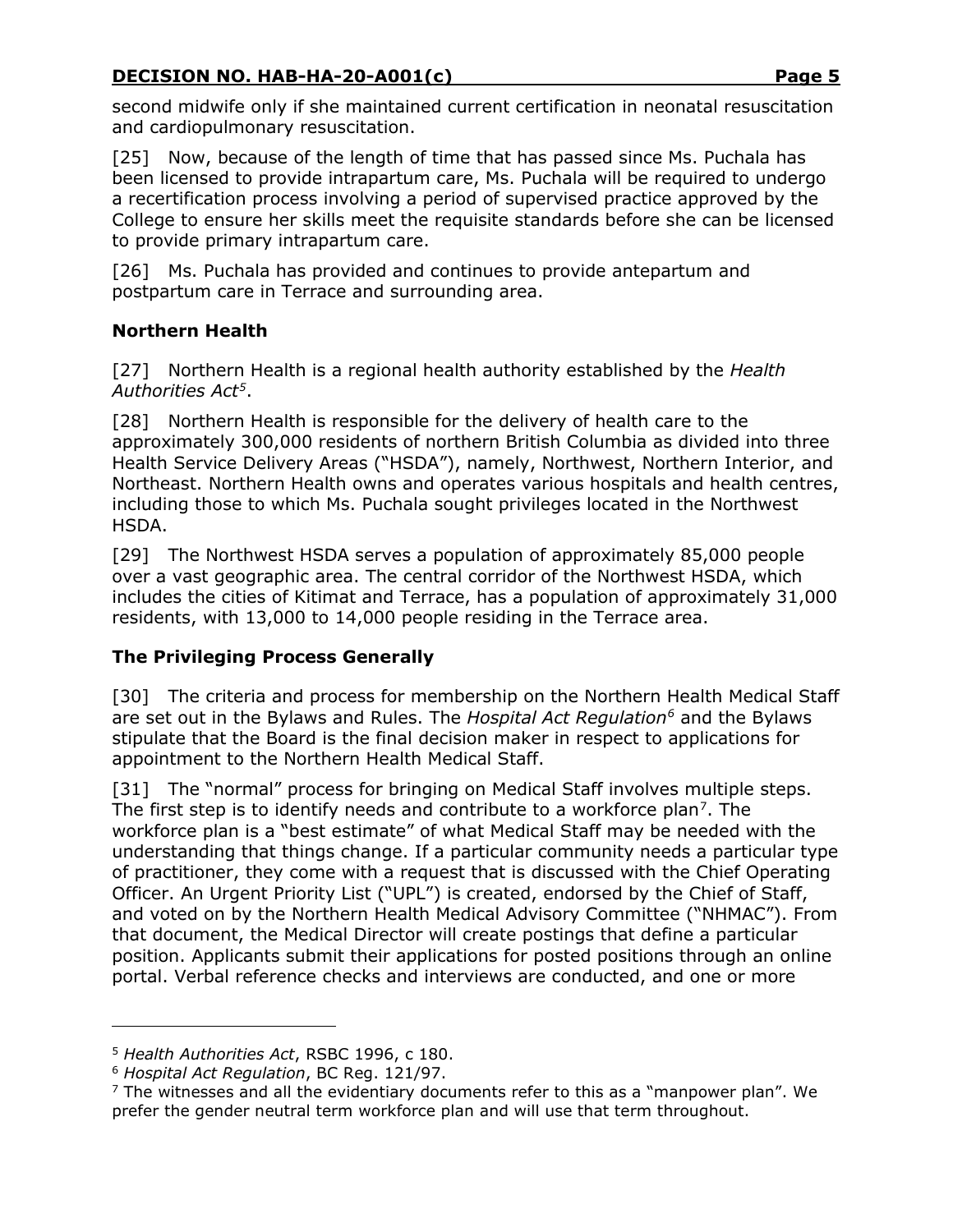successful candidates will be invited for a site visit to be introduced to the relevant clinical group. The Chief of Staff will make a recommendation with respect to the onboarding of a particular candidate and a letter of offer will then follow. Once signed by the candidate, the position is solidified and then the candidate is invited to apply for privileges. Applications for privileges are reviewed by the Privileges and Credentials Committee (the "Committee") who makes a recommendation to the NHMAC. The NHMAC, in turn, makes a recommendation to the Board and the Board makes a final decision.

[32] We heard evidence that the process described above is the "normal" process for the onboarding of medical staff at Northern Health and is typically the process followed when onboarding physicians. We also heard evidence that outside of the larger cities in British Columbia, midwife positions are rarely, if ever, posted. Midwives often start a practice then apply for privileges despite that no posting for a midwife has been created.

[33] There is no question that Ms. Puchala's application did not follow the "normal" process. While any failures in the process will be cured in a de novo appeal to the HAB, it is nevertheless helpful to set out what happened in Ms. Puchala's application to understand the context of the appeal.

# **The Appellant's Application**

[34] Prior to her arrival in Terrace, Ms. Puchala requested an application for privileges and was advised that she would need to have a discussion with the local obstetrician gynecologist first. When she arrived in Terrace, she followed up and met with Dr. VR on December 18, 2017.

[35] There was not an advertised position for a midwife in Terrace when Ms. Puchala arrived.

[36] Dr. VR is the Chief of Staff at MMH and an obstetrician gynecologist. When Ms. Puchala and Dr. VR met, Dr. VR expressed concerns that a midwife practicing in Terrace was not part of the existing workforce plan and expressed concerns about how a practicing midwife would impact the existing group of doctors providing obstetrical services in Terrace. He was nevertheless supportive of incorporating midwifery and agreed to give Ms. Puchala a tour of the facilities.

[37] Ms. Puchala toured MMH briefly with Dr. VR on December 21, 2017, and met Dr. F, the Medical Director of the Northwest HSDA. Dr. F outlined to Ms. Puchala the application process and requirements for appointment to the Medical Staff as a midwife with privileges at MMH, including the submission of the names and contact information for professional references for the purpose of conducting confidential verbal reference checks. He asked that the referees be persons in a similar position to his, namely Chief of Staff, at their respective facilities.

[38] Both Dr. VR and Dr. F indicated to Ms. Puchala that midwifery had not been incorporated into the existing workforce plan for MMH. They explained that the obstetrical service needs of the community served by MMH were being met by a group of primary care physicians and a sole obstetrician and gynecologist, namely, at the time, Dr. VR.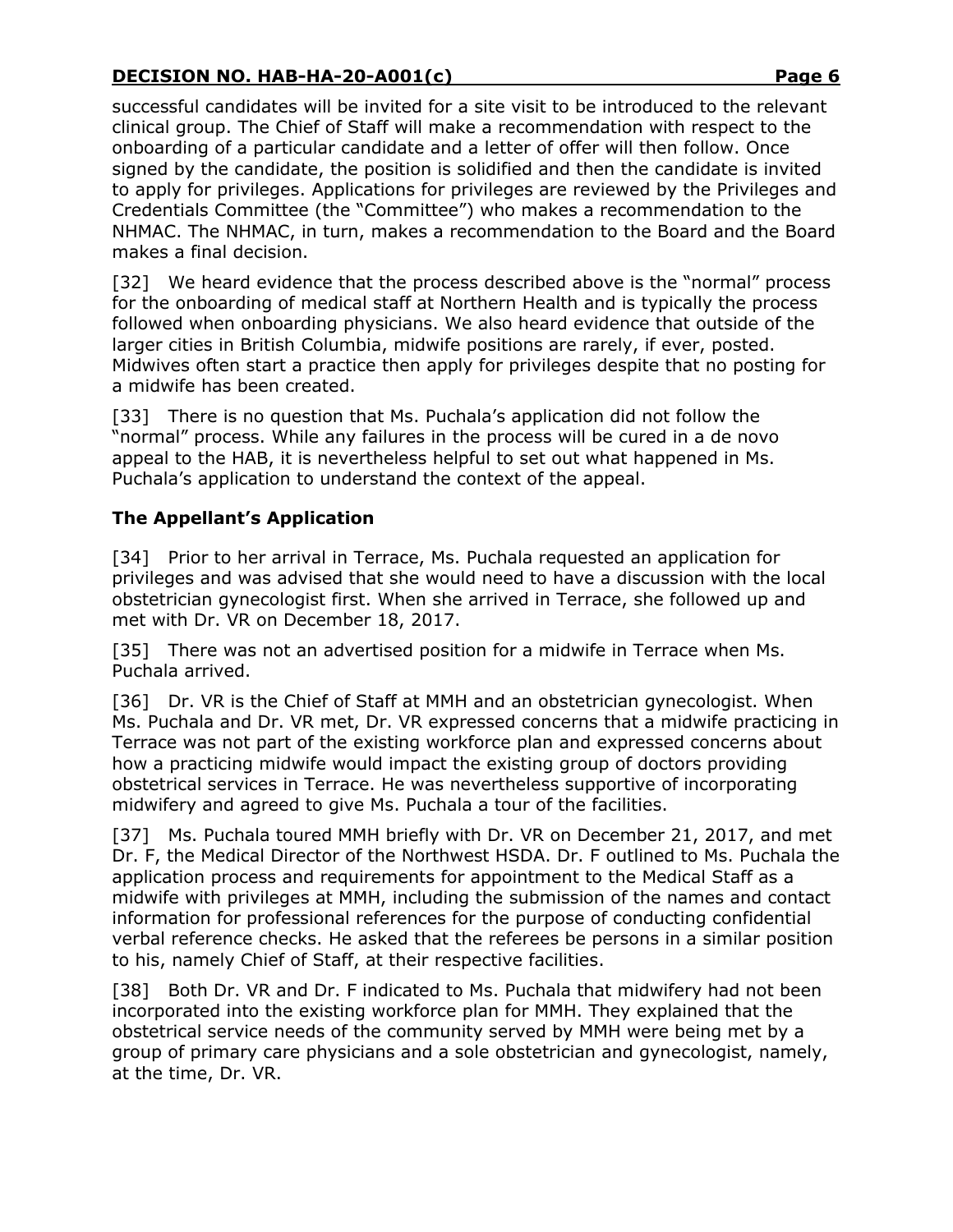[39] On January 12, 2018, as requested by Dr. F, Ms. Puchala provided Northern Health Medical Affairs with three names and contact details for her professional references so Dr. F could conduct confidential verbal reference checks. Dr. F did not conduct verbal reference checks at this time. It is not clear from the evidence when Northern Health contacted the referees to ask them to complete a written confidential reference form, but the three referees completed written reference forms on March 20, April 3, and April 15, 2018. All three written references were positive and recommended Ms. Puchala for appointment to the Medical Staff.

[40] In early March 2018, Ms. Puchala received a link to the online application for privileges. Her initial application for privileges is dated March 12, 2018. The application was not complete and could not be processed until April 17, 2018, as all the application requirements prescribed by the Medical Staff Bylaws were not yet met. This delay was not attributable to Ms. Puchala, but rather to an error on her professional liability certificate, and delay on the part of her referees to fill out written reference forms.

[41] On March 24, 2018, Ms. Puchala accompanied an intrapartum patient to MMH and facilitated the delivery of the patient's baby, as the on-call physician did not arrive in time for the precipitous birth. These activities fell outside the scope of Ms. Puchala's existing temporary scope license to practice midwifery in British Columbia and were undertaken without hospital privileges at MMH (the "Incident").

[42] Between March 26 and April 10, 2018, Ms. Puchala communicated with Dr. VR and Dr. F about the Incident. By letter dated April 18, 2018, Dr. F informed Ms. Puchala that her application was complete but that she had not yet been granted privileges. He also advised her that he had reported the Incident to the College in accordance with his duty to report and that processing of her application would be suspended pending the outcome of the College's investigation.

[43] The College did not render its decision respecting Dr. F's complaint until January 10, 2019. The Panel investigating the complaint "accepted the allegation as written that Ms. Puchala acted as a primary care provider for her part in delivering the baby in a facility where she does not hold privileges; however, the Panel considered the conduct and competence of the midwife to be reasonable given the circumstances." The Panel concluded that many steps were taken to avoid the situation, the client was well informed, and "the precipitous delivery required Ms. Puchala to take action to provide the safest care to this client and her baby". The College reminded Ms. Puchala that certain activities performed by her during the Incident were considered intrapartum care.

[44] On January 29, 2019, Dr. F met with Ms. Puchala. At that meeting, Dr. F advised Ms. Puchala that Northern Health wanted to incorporate midwifery at MMH and that a review of midwifery services had been initiated. He also told her that he had presented her application to the Committee and that her privileges would likely be in place "before the weekend". He asked Ms. Puchala to check in the following day with his assistant.

[45] Ms. Puchala made a contemporaneous audio recording of this meeting without advising Dr. F in advance or obtaining his consent.

[46] Ms. Puchala checked in with Dr. F's assistant as asked on January 30, 2019. On January 31, she received an email from Dr. F's assistant confirming her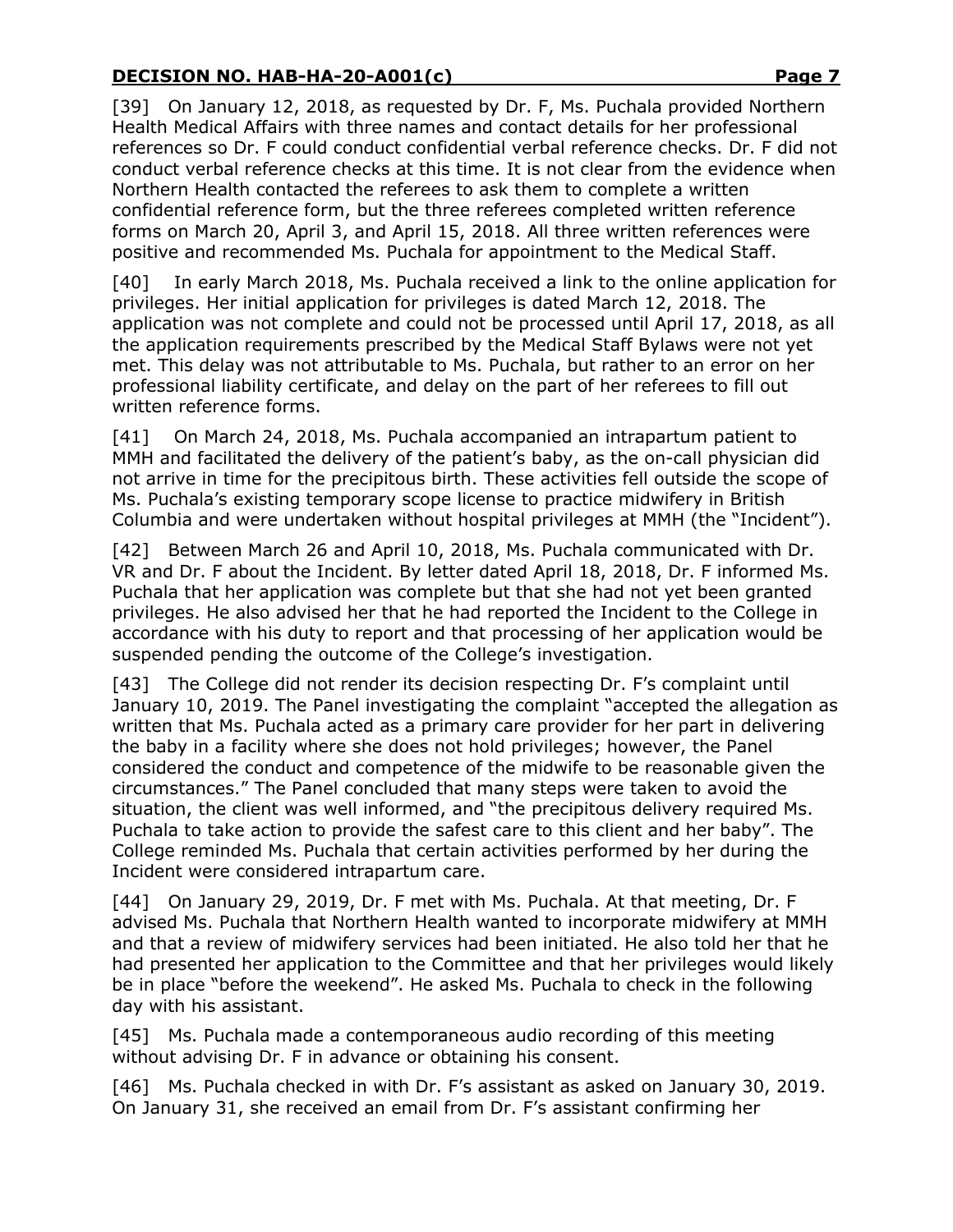privileges were in the final stages of sign off. The assistant advised that once signed off, temporary privileges would be in place until the application went to the Committee for approval, and then to the Board for approval. She advised that temporary privileges were the same as Board approved privileges.

[47] Having heard nothing, Ms. Puchala followed up again with Dr. F's assistant on February 6, 2019. The assistant advised that Dr. F had reached out to GY for a reference check but had been unable to connect and asked Ms. Puchala to get GY to call her. Several more emails ensued between Ms. Puchala and Dr. F with respect to contacting her referees.

[48] Between February 14 and February 29, 2019, all three of Ms. Puchala's professional references were contacted for a confidential verbal reference check.

[49] In addition to conducting confidential verbal reference checks with the referees that Ms. Puchala had provided, Dr. F sought input through Dr. VR from the existing practitioners providing obstetrical care in Terrace. Dr. VR reported to Dr. F that the feedback from the existing practitioners was not supportive of Ms. Puchala's application. There is no documentation of the feedback.

[50] Dr. F confirmed to Ms. Puchala by email on March 4 that he had connected with all the referees and presented a recommendation to the Committee.

[51] Ms. Puchala sent emails to Dr. F on March 15, and to Dr. F and Dr. VR on March 25, 2019 inquiring about the process. Dr. F's assistant emailed Ms. Puchala on April 5 to set up a meeting.

[52] On April 8, 2019, Ms. Puchala met with Dr. F, Dr. VR, and Dr. F's assistant. Ms. Puchala made a contemporaneous audio recording of this meeting without advising the others in attendance in advance or obtaining their consent.

[53] At that meeting, Dr. F informed Ms. Puchala that her confidential references were not favourable and that he would not be recommending her application to the Committee. Dr. F further advised Ms. Puchala that she had two choices: proceed with the processing of her application with the knowledge that it would proceed with a negative recommendation, or withdraw her application for appointment. This advice was confirmed in a letter dated April 10, 2019, and minutes from that meeting prepared by Dr. F's assistant were sent to Ms. Puchala on April 26, 2019.

[54] The application for privileges includes a section to be completed by the appropriate Medical Staff leader to either recommend all requested privileges, recommend privileges with conditions or modifications, or not recommend privileges. Dr. F completed and signed Ms. Puchala's application form and dated it April 30, 2019. Dr. F did not recommend privileges and provided the following explanatory note: "I do not recommend granting privileges based on the obstetrical group recommendations + unfavourable references".

[55] After the April 8, 2019 meeting, Ms. Puchala contacted her professional references to advise them that her application for privileges had been denied, her understanding of the reason for the denial of her application (i.e. unfavourable references), and to ask them directly about any concerns they may have had regarding her as a midwife, a team member or as a person.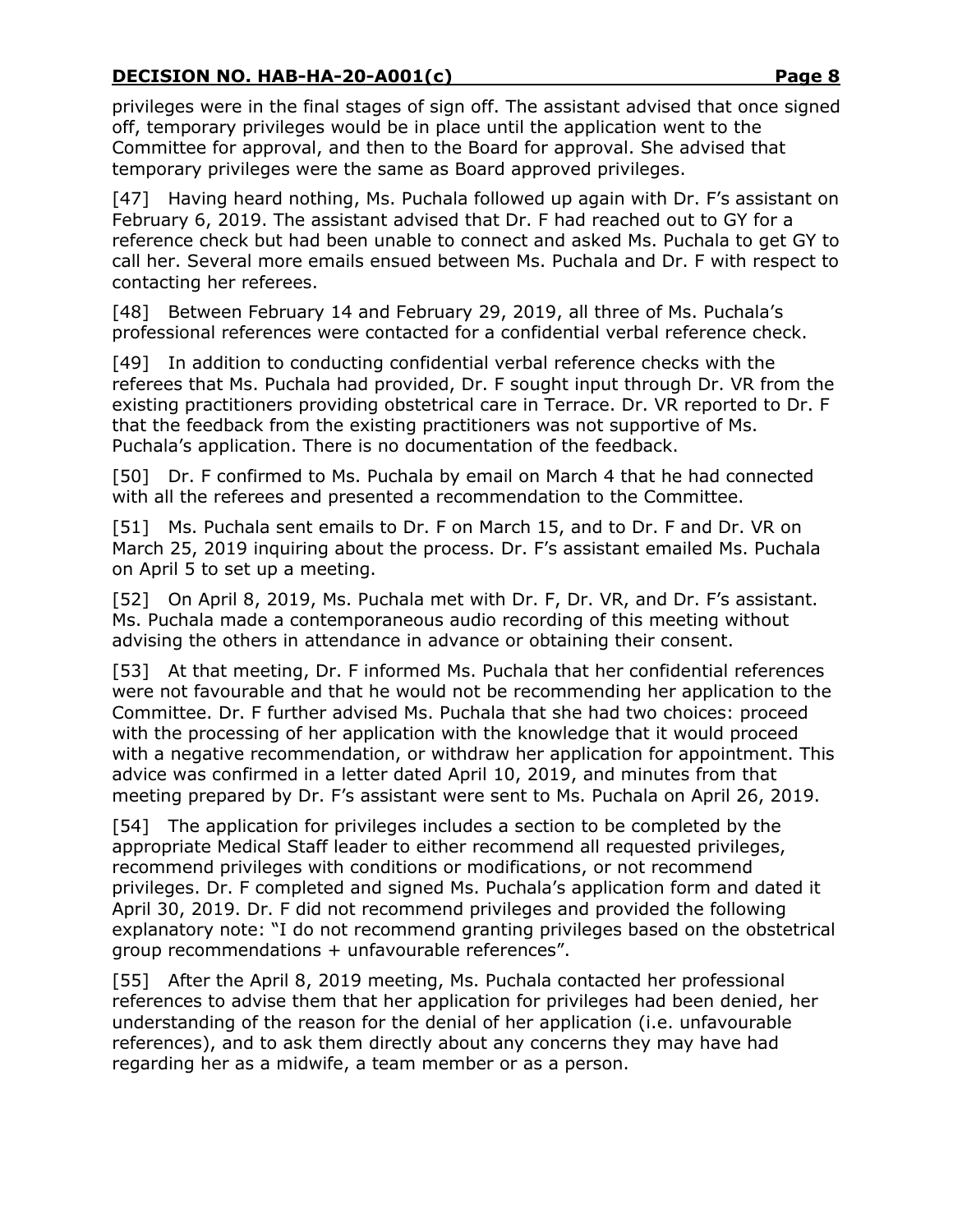[56] On May 10, 2019, Ms. Puchala asked that the Committee proceed with her application. On May 27, 2019, the Committee informed Ms. Puchala by letter that it would not be endorsing her application for appointment.

[57] The NHMAC unanimously voted to recommend that the Board reject Ms. Puchala's application for Medical Staff membership in Northern Health in midwifery, with privileges at MMH.

[58] Following the NHMAC Meeting, Dr. C, the VP of Medicine for Northern Health, prepared a briefing note dated May 30, 2019 (the "Briefing Note") for the Board. As to the unfavourable references, the Briefing Note advises that verbal reference checks had been conducted over the phone of Ms. Puchala's references and that of the three professional references, "two were negative, both stating when asked that they would not hire Ms. Puchala if given the opportunity to do so" and that the "third reference was neutral with a limited history of an on-site working relationship with Ms. Puchala". The Briefing Note says:

The lack of positive reference from professional references put forward by an applicant is unusual and raises red flags about the appropriateness of the applicant for membership on the Medical Staff. On that basis Dr. [F] made the decision not to recommend the applicant for appointment. However, he remains supportive of having a midwife with hospital privileges practicing in the community served by MMH.

In addition, over the past year, Ms. Puchala had been working in the community providing limited obstetrical services to the extent permitted by her license. Dr. [F] has sought out the input of the group of practitioners in the community providing obstetrical services. His overall impression of that input is that she is not a good fit in the existing group of obstetrical care providers. Dr. [VR] has also provided a letter to the Northern Health Credentials Committee…to the effect that he has never committed to be supportive of her application and that – on the basis of Ms. Puchala's references, "several red flags" over the past year, and feedback from local obstetrical care providers – he is not supportive of Ms. Puchala's application for appointment.

[59] On June 9, 2019, the Board denied Ms. Puchala's application.

[60] The Board heard an appeal of the application on October 23, 2019, at which time Ms. Puchala was given an opportunity to persuade the Board to reconsider its decision to deny her privileges.

[61] On November 18, 2019, the Board issued reasons for its appeal decision to uphold its June 9, 2019, decision to deny Ms. Puchala's application.

[62] Ms. Puchala filed this appeal to the HAB on February 14, 2020.

### **EVIDENCE AND ANALYSIS**

### **Is there a need for a midwife in Terrace, Kitimat or Hazelton?**

Obstetrics and Midwifery in the Northwest HSDA

[63] Most of the evidence respecting need focused on Terrace.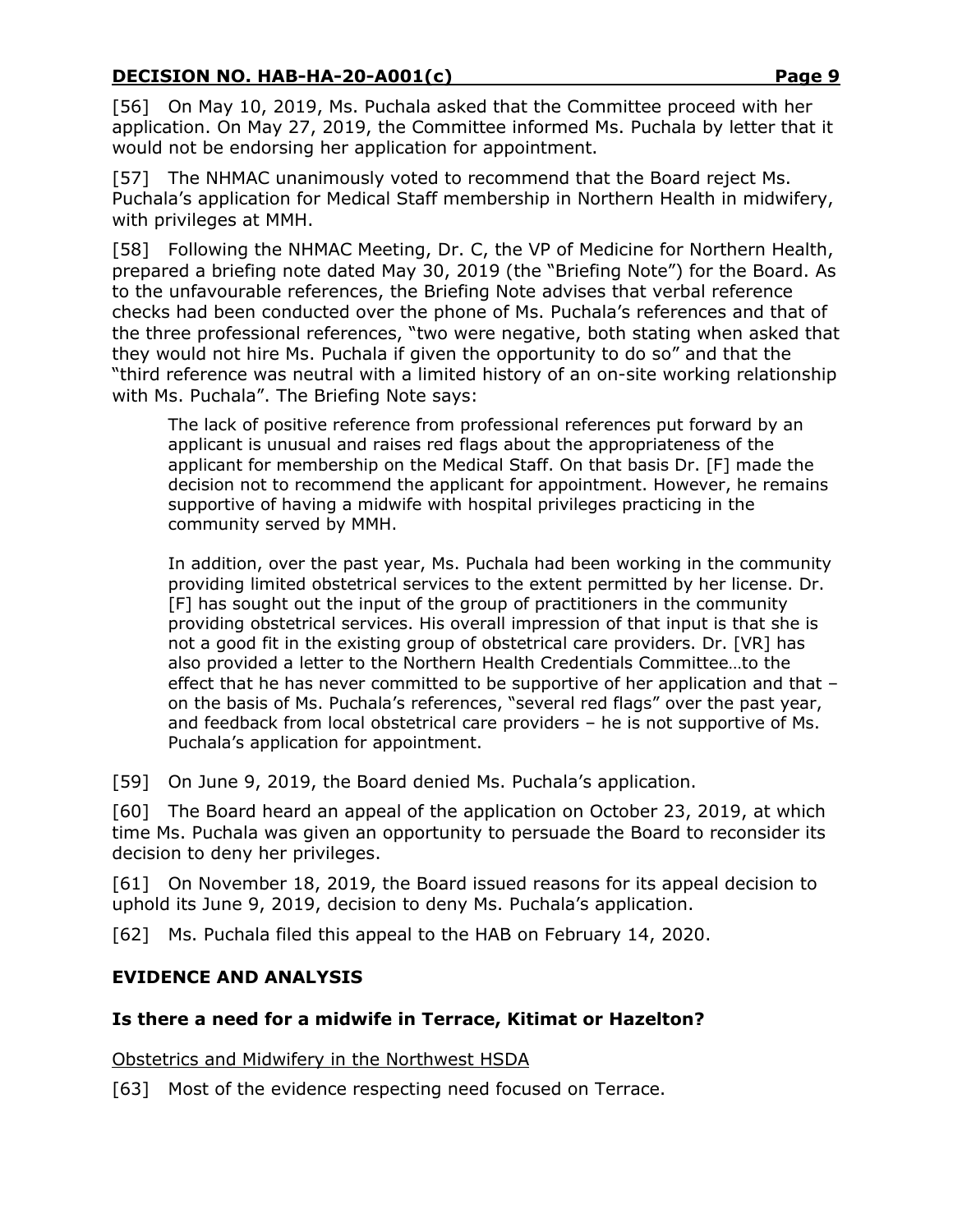#### *Terrace*

[64] Planned birthing services are available at MMH in Terrace for low risk obstetrical care for Terrace and the immediate surrounding area, and high risk obstetrical care for communities west of Burns Lake, excluding Haida Gwaii, the Coastal Tsimshian Communities and Prince Rupert, which are served by other hospitals and health centres. Terrace has the highest concentration of specialists in the Northwest HSDA. It is used as a base to serve the whole of the Northwest HSDA and is where most of the high risk obstetrical patients in the Northwest HSDA go.

[65] Annually, there are approximately 300 deliveries in Terrace, with an average of about 220 vaginal births between 2017 and 2021.

[66] Midwifery is not part of the workforce plan for Terrace. There is no midwifery leadership at MMH.

[67] Currently, there are seven practitioners with active or provisional privileges at MMH to provide obstetrical care to the residents of the community served by MMH: four primary care physicians who provide maternity services and hold core obstetrical privileges, including one who is trained to provide caesarian sections; two obstetrician gynecologists; and one midwife. One of the physicians was recently added to the team and another physician will be joining the team in the summer of 2022. Practitioners have their own clients but also provide maternity and obstetrical services to women through the Women's Wellness Group (the "WWG"). Women may be referred to the WWG by their family physicians who do not provide obstetrical care. They may also be self-referred, particularly if they are without a family physician or "unattached".

[68] In 2020, the WWG received an award of excellence for team based rural maternity care from the Rural Coordination Centre of BC.

[69] Ms. Puchala, along with a number of local primary care physicians who do not have hospital privileges, assists the seven practitioners with hospital privileges at MMH to provide pre-natal (antepartum) care and supports in the community served by that site. Ms. Puchala also offers postpartum care to her antepartum clients, as well as supportive care upon request during labour, and stand-alone postpartum care by referral to assist with a gap in postpartum care caused by many patients being "unattached". She also receives referrals for postpartum care from physicians.

[70] Ms. Puchala's evidence was that she has provided antenatal and postnatal services to over 150 families over the past four years. She continues to get referrals, both by word of mouth and from local physicians, and her income from her midwifery practice has grown year by year. Ms. Puchala definitely sees a demand in the community for midwifery services.

[71] When Dr. VR initially met with Ms. Puchala in December 2017, he expressed concerns that a midwife practicing in Terrace was not part of the existing workforce plan and expressed concerns about how a practicing midwife would impact the existing group of doctors providing obstetrical services in Terrace. Dr. VR's evidence was that despite these concerns, he was nevertheless supportive of incorporating midwifery in Terrace as there were "expressed needs".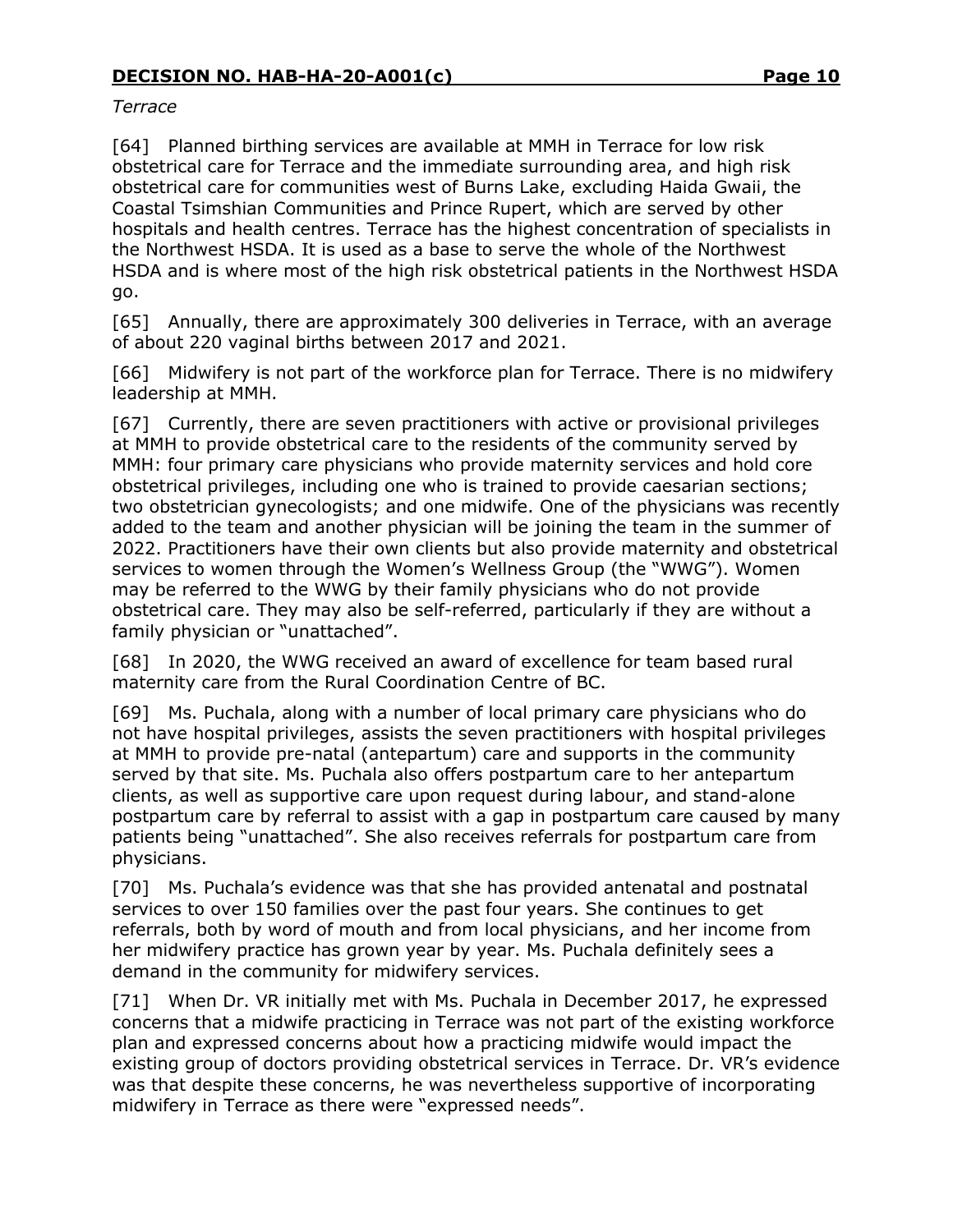[72] Dr. VR's evidence was that he has requested that midwifery be incorporated into human resource planning for the next five years, but is not sure whether that will happen.

[73] Dr. F gave evidence about the challenges of ensuring capacity and capability for obstetrical care in mid-sized hospitals like Terrace where the number of deliveries make maintaining capacity and competency more tenuous. He gave evidence about the difficulty in recruiting and maintaining physicians in northern communities. His evidence was that sometimes to attract primary care physicians with interest in pursuing a practice that includes both obstetrics and other needed care such as paediatrics or emergency, it is necessary to make obstetrical exposure available to be able to recruit.

[74] In his evidence, Dr. VR expressed concerns about maintaining clinical competency as the group only does about 300 deliveries a year. He believes continuing to add practitioners will make existing practices unsustainable.

[75] Dr. VR expressed concern that if Ms. Puchala was working independently from the group as a community midwife, she would compete with the group. He said "there is always a need for midwifery" but said there were also other needs. There are many competing priorities, and most roles are filled by physicians who are general practitioners. He said Northern Health's "mantra" was to do nothing to destabilize primary care and they had to focus on longitudinal primary care. He suggested deciding whether to incorporate midwifery was not about whether midwifery was good or bad but about how it fit with all the other services. He believes there is a place for midwifery but thinks it will be difficult to incorporate without destabilizing other services. He said, "adding five more midwives might be great for antenatal care but will destabilize other programs delivered by GP's". He provided the example of the recent onboarding of two physicians wanting to provide obstetrical care that could also provide other needed services such as pediatrics and longitudinal family care. He said incorporating midwifery was imperative – it just had to be done responsibly and without destabilizing other services.

[76] In the fall of 2018, Ms. Puchala applied for and received a grant from the Rural Support Program of the Midwives Association of BC to assist with starting a midwifery practice. Ms. Puchala sought letters of support from members of the obstetrical group practicing in Terrace. Dr. VR wrote a letter in support of Ms. Puchala's application for this grant.

[77] The midwife working with the WWG, BN, started a practice in Terrace at the end of September 2019. She started conversations about privileges in the winter of 2019 and was granted provisional privileges at MMH in February 2020. BN is currently on a temporary leave of absence for an undetermined time.

[78] BN has a low volume solo practice, offering full scope care to low risk patients but does not offer home births, although she would like to do so if she had a practice partner. BN works collaboratively with the other obstetrical practitioners in Terrace backing up the low risk call group and providing primary call 24 hours one day a week. The call group covers for her when necessary. Through the WWG, BN provides postpartum care for patients without a family doctor and for selfreferrals. There have been challenges with enabling BN to provide antenatal care to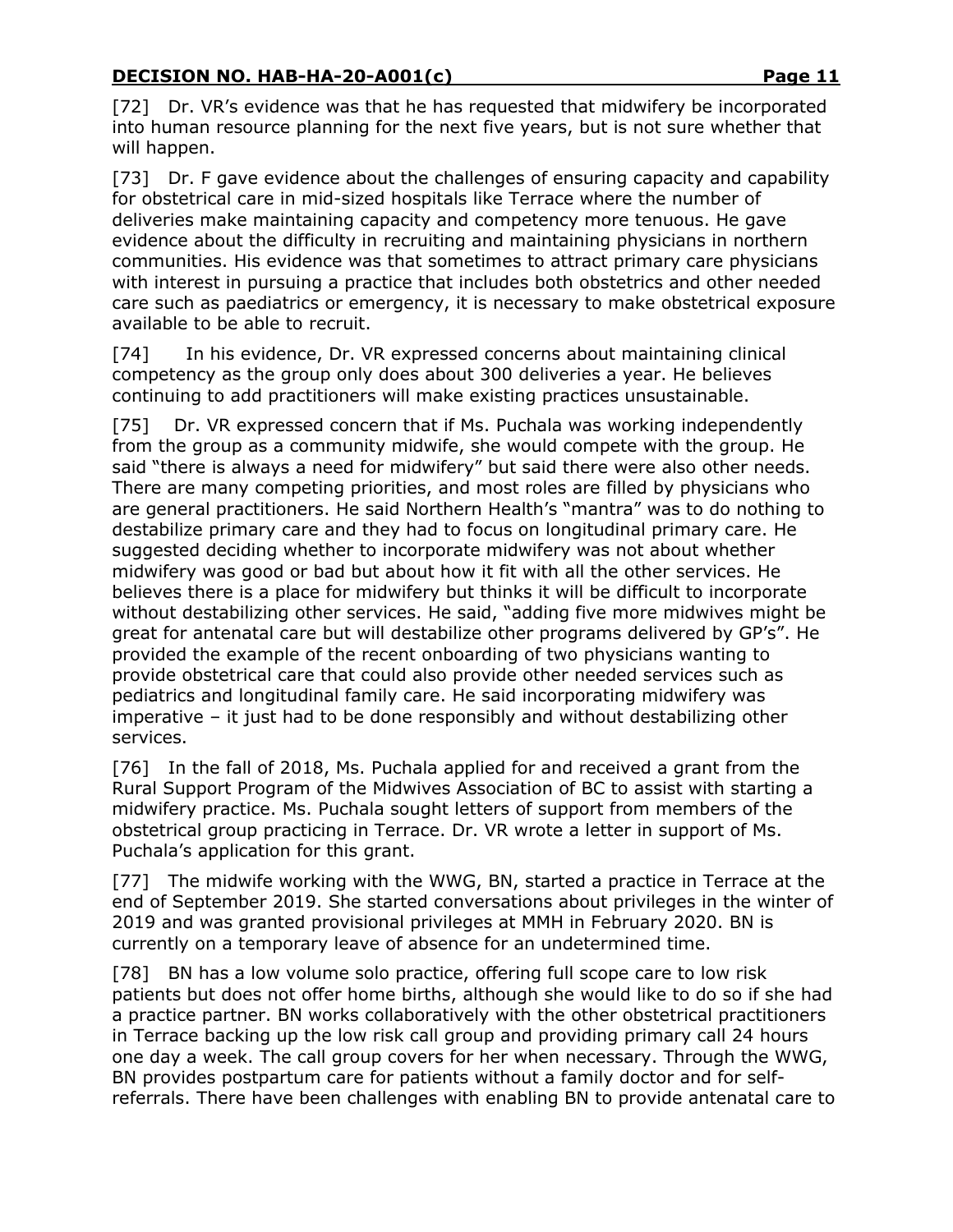patients of the WWG largely because of billing issues with MSP. The nature of BN's practice requires her to enter into an alternative practice arrangement with the College and the College has granted the necessary permission.

[79] BN would like to see more midwives practicing in Terrace and would like to have a practice partner; however, she is not interested in partnering with Ms. Puchala. She has had to turn people away from her practice and agrees there is room for another midwife to work in Terrace.

[80] Dr. G is a family physician with privileges at MMH and part of the obstetrical group. She provides antenatal care to her patients and works at the WWG. She is part of the call group providing intrapartum care. She sees her own patients for postpartum care as well as other "unattached" patients and sees mothers and babies for breast feeding consults.

[81] Dr. G's evidence was that things are working well and there is no desire for things to change.

[82] Dr. G spoke of many shortfalls in health services for women in Terrace. While she indicated support for midwifery, when asked to provide a letter of support for Ms. Puchala's application for a grant, she did not feel so strongly about midwifery that she needed to advocate for Ms. Puchala to be part of the group or that "midwifery was the one thing we should be fighting for".

[83] Dr G is unsure if she wants more midwives in the community. She said she wants midwifery, but she wants other things too. She is worried that a new family physician needs to do a certain number of deliveries to be a competent provider and that if there are multiple midwives providing care to low risk patients, then the family physicians will not be getting the patients. While there are no specific standards set for number of births to maintain competency, Dr. G believes she would need a minimum of 40 births per year. She currently does about 50 births a year. She suggested that for someone new to a practice, 2 deliveries a month would probably be the minimum.

[84] Ms. Puchala provided evidence of a petition commenced in the summer of 2018 in support of bringing midwifery services to Terrace, as well as several newspaper articles speaking to the shortage of doctors and the need for midwifery services in Terrace and surrounding communities.

[85] Ms. Puchala provided copies of numerous thank you notes from clients expressing their gratitude for her services. Some expressed the desire that she be able to provide care during labour and delivery or the desire not to have to leave Terrace to receive midwifery care in a home setting for labour and delivery. She also provided client satisfaction forms that rated her care highly and also identified the desire for intrapartum midwifery care.

[86] Midwife AS, who suggested to Ms. Puchala that she start a practice in Terrace, previously had privileges in MMH as well as at WWH. She gave up privileges at MMH in 2015 because she found it too far to travel from Hazelton. She believed that giving up her privileges in Terrace created a gap.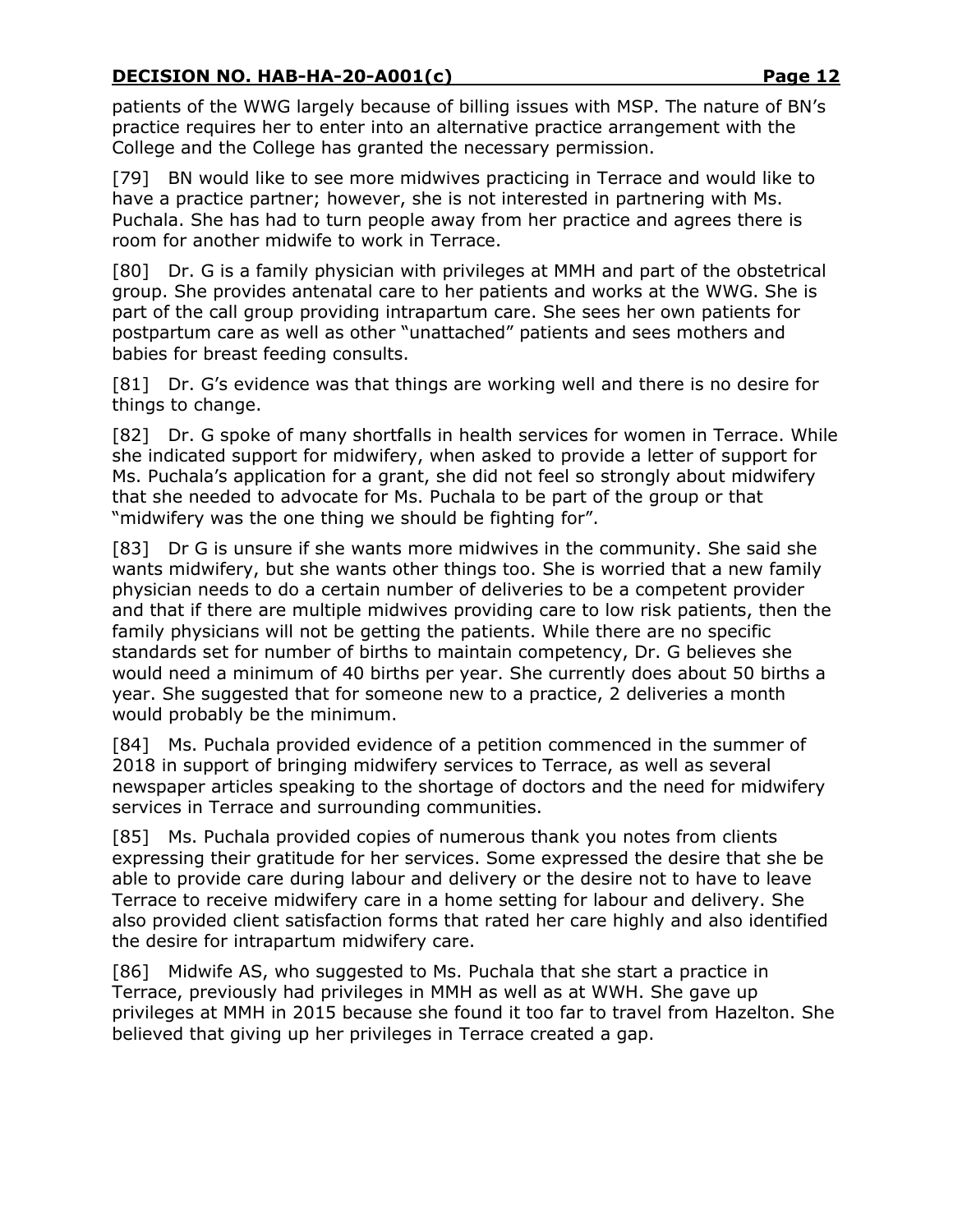#### *Kitimat*

[87] Planned birthing services are available at KHHC for low risk obstetrical care for Kitimat and the immediate surrounding area. Those services are provided by seven general practitioners with core obstetrical privileges at that site including one who is trained to perform caesarian sections. All seven practitioners share in the on-call obligations of that site. These providers deliver care in shared practice arrangements, and their functional FTE is that of four practitioners. There are no midwives with privileges at KHHC.

[88] Between April 1, 2017, and May 27, 2021, the number of births in Kitimat has ranged between 47 and 57 births per year, with the number of vaginal deliveries ranging between 33 and 39.

[89] Some of the same practitioners providing obstetrical services in Terrace also provide services in Kitimat. Ms. Puchala also has clients in Kitimat. Dr. F 's evidence was that Terrace and Kitimat were closely aligned.

#### *Hazelton*

[90] WMH is a small community hospital located in Hazelton. WMH does not have the resources and infrastructure to support a birthing centre. WMH does not have local access to any practitioners trained to perform a caesarean section. A limited number of planned low-risk deliveries take place at WMH; those deliveries are facilitated by two local midwives with hospital privileges at WMH supported by local physicians as back up. Dr. F indicated that a third midwife would be added soon.

[91] As there are often difficulties securing sufficient trained nursing staff to support planned low-risk deliveries at WMH, patients are commonly diverted to the Bulkley Valley District Hospital ("BVDH") in Smithers, which is the designated birthing centre for patients from Hazleton. Patients needing a caesarian section go to Smithers, but high risk obstetrical patients go to Terrace.

[92] AS was one of the midwives practising in Hazelton until 2020. Her evidence was that the two midwives did about 35-40 births a year between them. The midwives in Hazelton are paid through a contract with Northern Health. AS's evidence was that without this contract providing financial support, it would not be financially sustainable for two midwives to practice in Hazelton.

[93] BA is a solo midwife practicing in Smithers. She has about 40 to 50 clients and in the past year received 75 requests for midwifery care. She takes clients from as far away to the west as Prince Rupert, Kitimat, and Terrace, as well as clients from Burns Lake. She is not able to accommodate all the requests she receives for midwifery care. AP has shared clients with Ms. Puchala, where Ms. Puchala provides the antenatal care, the patient goes to Smithers for the birth, and then returns to Terrace to receive postpartum care from Ms. Puchala.

#### Findings Regarding Need

[94] We are satisfied that there is a need for a midwife with a full scope practice in Terrace and Kitimat. Hazelton is well served by midwives whereas there is no midwife with a full scope midwifery practice in either Terrace or Kitimat. Even when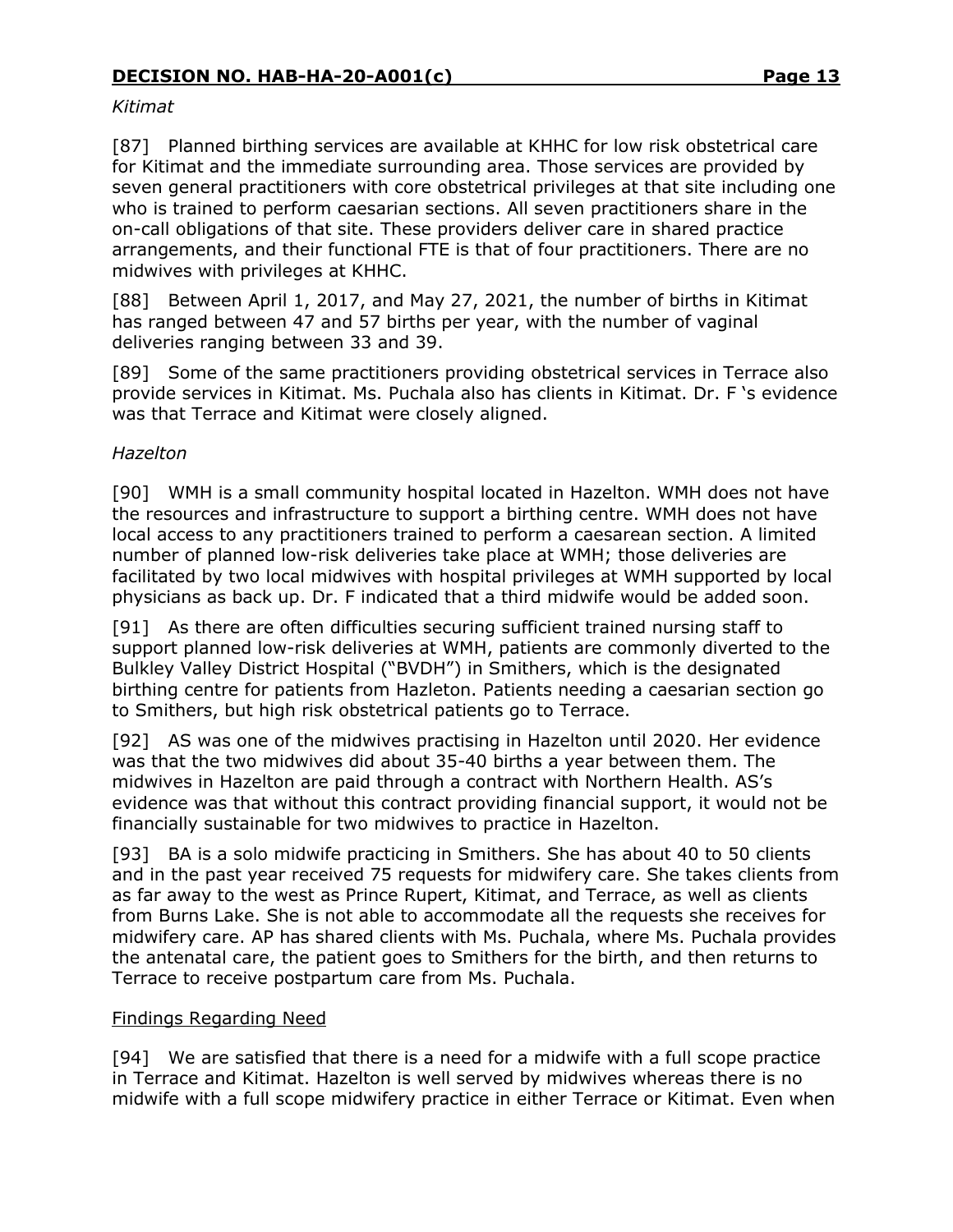BN is practicing in Terrace, her practice does not provide women with choice of birthplace.

[95] The fact that there was no posting when Ms. Puchala originally applied and that there is no current posting for a midwife is not indicative that there was or is no need. We heard evidence that the "normal" privileging process is often not followed with midwives. Midwives throughout the province, and particularly in smaller communities, have had to apply in the absence of postings and convince hospital administration of the need for their services.

[96] Dr. F and Dr. VR acknowledged the need for midwifery and have expressed support for its incorporation. We find their hesitancy with incorporating midwifery into Terrace has more to do with concern about its impact on the existing practitioners than on the lack of need for midwifery service.

[97] Dr. VR was originally supportive of granting Ms. Puchala privileges and Dr. F was initially willing to support her privileges. When Dr. F spoke with Ms. Puchala on January 29, 2019, he advised her that he had presented her application to the Committee and that her privileges would be in place "by the weekend". His willingness at the time to proceed with her application demonstrates a recognition and acceptance of the need to have a midwife practicing in Terrace.

[98] The Board did not deny Ms. Puchala's privileges on the basis that there was no need for midwifery services.

[99] The subsequent privileging of BN also demonstrates an acceptance of the need for midwifery services. The presence of BN in the practice group, however, does not fully meet the need for full scope midwifery services, and BN has limited her practice so as not to offer home births. Women who chose a home birth must still leave their home communities of Terrace or Kitimat for that service.

[100] The fact that Ms. Puchala's practice is growing and that some of her patients seek intrapartum care from midwives outside of Terrace also demonstrates need for full scope midwifery services in Terrace.

[101] We are not satisfied that privileging a midwife will significantly negatively impact the practices of the other practitioners currently providing low risk obstetrical services in Terrace. It is possible that the physicians and the midwife currently providing service to low risk patients in Terrace will perform fewer deliveries, but we are not satisfied that the addition of a midwife will reduce the numbers of deliveries by the other practitioners so as to make their practices unsustainable. An average of approximately 220 vaginal deliveries a year, allows seven practitioners approximately 30 births annually, the number Ms. Puchala and Dr. G agreed was reasonable to maintain skills and competency. Of the seven practitioners currently practicing in Terrace, three handle higher risk deliveries and caesarian sections. The majority of the low risk vaginal births are handled by 4 practitioners. Women who now have to leave Terrace to birth outside the community with the services of a midwife would be able to give birth in Terrace increasing the number of births annually in Terrace.

[102] Not all women will want midwifery care, and not all women will have an appropriate risk profile for midwifery care, in particular during labour and delivery. The physicians practicing in the obstetrical group will still serve the higher risk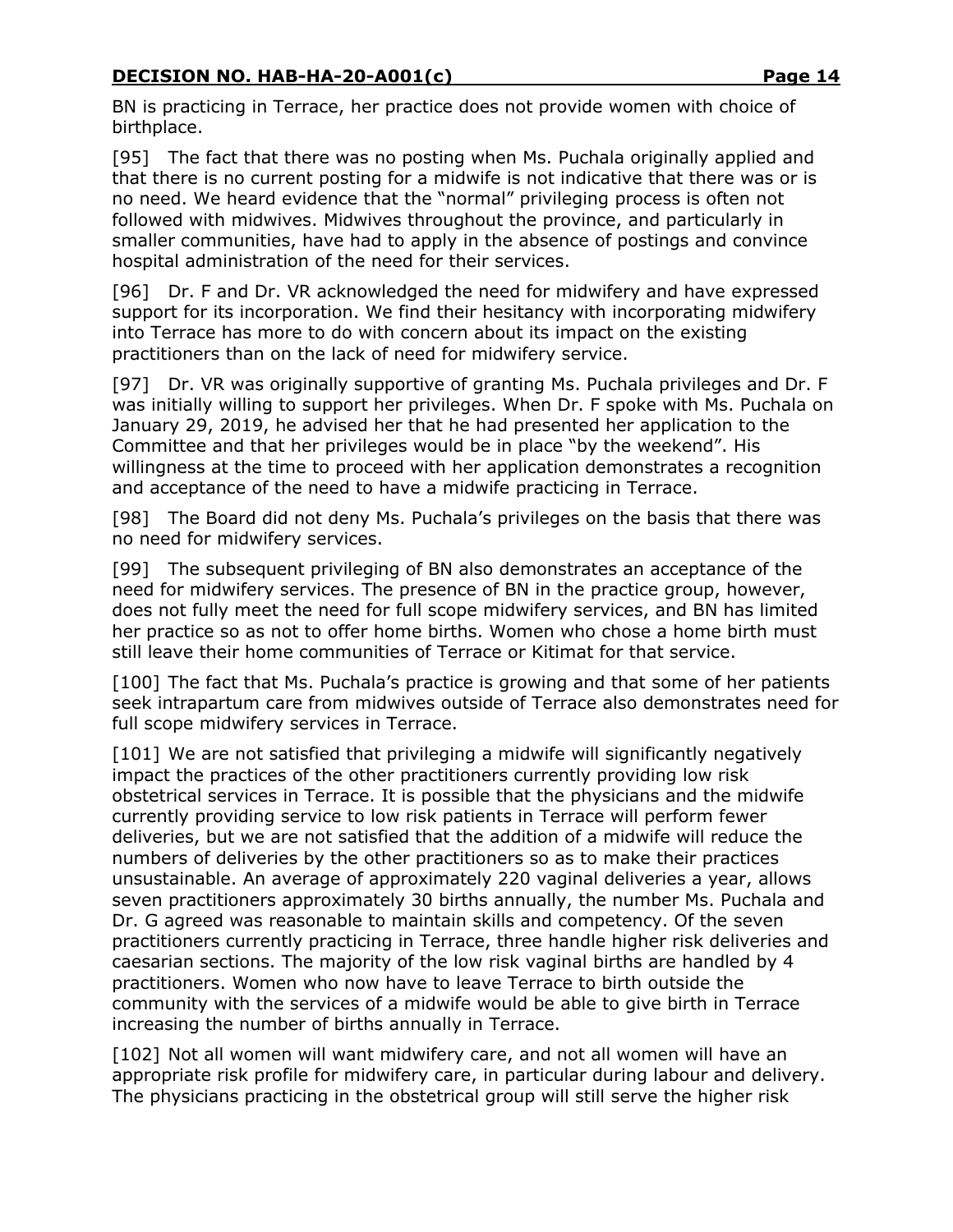patients and those low risk patients who do not choose midwifery care, and will still be required to consult as necessary.

[103] We acknowledge the challenges Northern Health has in recruiting and retaining physicians and the desire to accommodate physicians wanting a maternity practice when they bring other needed skills to the community, and we acknowledge that sometimes choices have to be made to ensure needed services are available even at the expense of other needed services. We do not accept, however, that adding a midwife to the obstetrical practitioners in Terrace or Kitimat will have the effect of making the physicians' practices unsustainable.

[104] Saying we have enough practitioners providing intrapartum care fails to understand that midwifery, while also providing intrapartum care, offers a different model of care. Limiting intrapartum care in a community to that provided by physicians fails to meet the needs of many women for the alternative model of care offered by midwives.

[105] We note that most of the midwives with privileges in the Northwest NSDA are practicing in communities that are not well served by physicians providing maternity care, such as Hazelton and Haida Gwaii. Northern Health clearly supports the incorporation of midwives into Medical Staff where obstetrical needs are not being met by physicians. Despite its stated support for midwifery, Northern Health seems less enthusiastic to incorporate midwifery into communities where obstetrical care is being provided by physicians for fear of the impact midwifery will have on the practices of those physicians. The lack of midwifery leadership in Northern Health enables physician dominance of the practice setting.

[106] Privileging midwives ought not to be a competition between midwives and physicians. Decisions about privileging midwives are not about whether one or another model of care is "better" for expectant mothers. Decisions about privileging midwives, however, must recognize that midwives offer a different model of care and options to women that are not generally available to women accessing obstetrical services from a physician. The fact that intrapartum services are being provided by physicians does not obviate the need for expectant mothers to be able to choose, if they want and if it is appropriate, the alternative model of care provided by midwives. Nor will the provision of midwifery care obviate the need for women to be able to access the care that is provided by physicians whether by choice, the level of risk involved with their pregnancy, or unforeseen emergency circumstances associated with the labour and birth requiring the attendance of a physician.

[107] We are satisfied that the preponderance of evidence supports the need for a midwife to have privileges at MMH and KHHC.

#### **Is the Appellant an appropriate candidate for midwifery privileges in Terrace and Kitimat?**

[108] There has never been an issue with Ms. Puchala's skills or competence as a midwife. Her practice was limited by the College because she did not have privileges, not because she was not competent to provide intrapartum services. If her privileges had been granted earlier, the restrictions on Ms. Puchala's license would have been removed.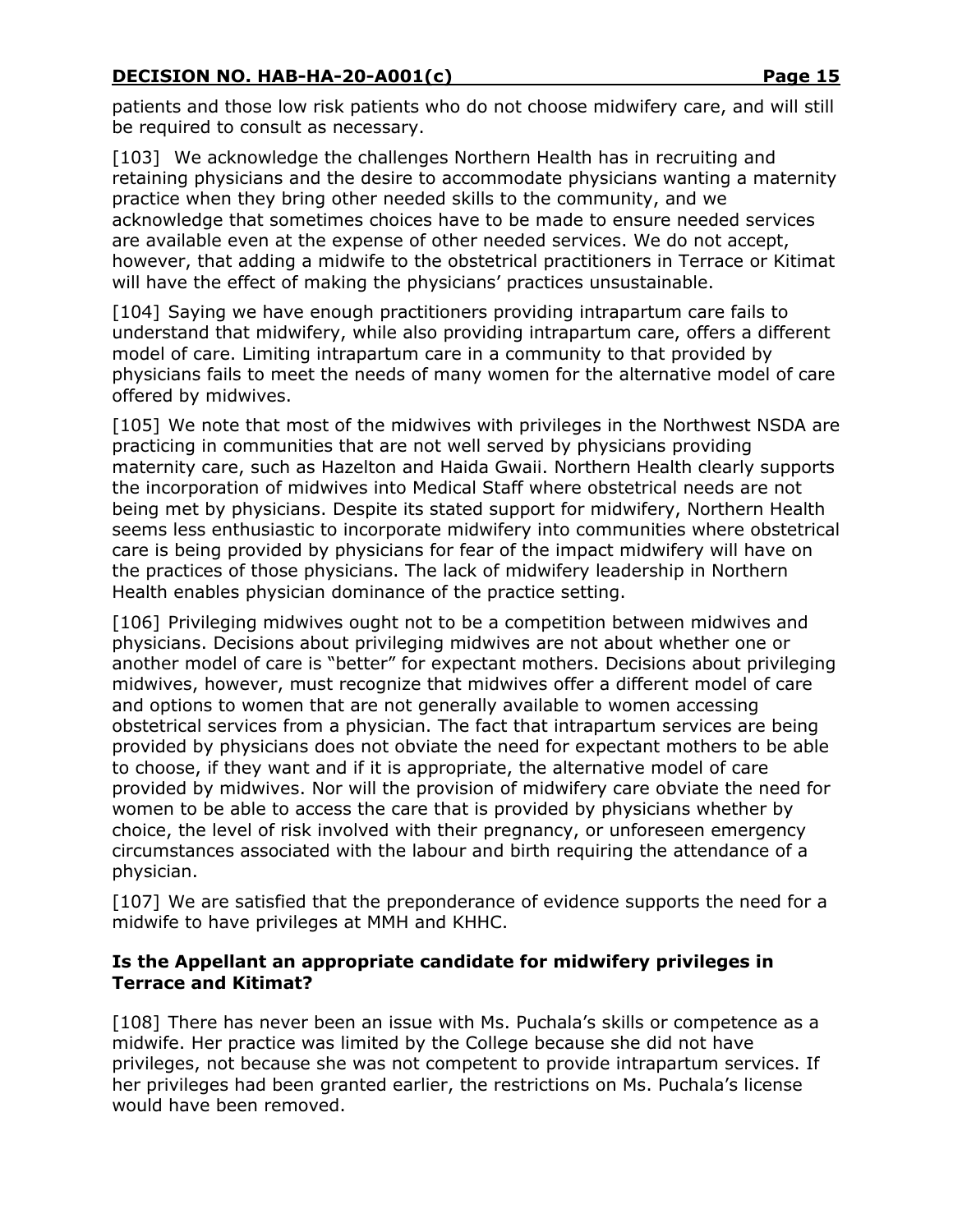[109] Now, because of the length of time that has passed since Ms. Puchala last provided intrapartum services, Ms. Puchala will need to undergo a period of supervision for the College to be satisfied she continues to have the requisite skills.

[110] Northern Health says Ms. Puchala is not a good "fit" with the existing group of obstetrical practitioners. Whether Ms. Puchala will be a good fit or, using the terminology in the Rules, has the appropriate "personal qualities to practice effectively" in a facility or community cluster is a difficult question.

[111] Ms. Puchala's privileges were denied because of negative references and a concern that she would "upset the existing cohesiveness" of the group and consequently have an adverse impact on patient care. The Board accepted the evidence before it that Ms. Puchala's references were unfavourable and that the existing group had provided feedback that she would not be a good fit. We heard evidence from Dr. F and Dr. VR with respect to the reference checking process and their perceptions of what the references said. We also heard evidence from the referees themselves with respect to what they said and their perceptions of their participation in the verbal reference process. As we are sitting in the shoes of the Board, we may review and consider all of the evidence now available to us respecting Ms. Puchala's fit and personal qualities.

#### The Written References

[112] As previously indicated, Ms. Puchala provided contact information for three references. Each of those referees completed a written reference form and returned the completed forms directly to Northern Health. The written reference form asks the referee to provide information about the referee's working relationship with the candidate then asks the referee to provide an evaluation of the candidate, on a scale from "Never" to Always", with respect to a lengthy list of criteria including performing clinical skills competently, exhibiting reliable behaviour, exhibiting professional and ethical practice, demonstrating effective interpersonal communication skills, demonstrating patient centered care, and accepting responsibility. The form then asks the referee to provide commentary on particular matters. Ultimately, the referee is asked to check a box indicating whether they would: recommend the applicant "highly and without reservation"; recommend the applicant "as qualified and competent"; recommend the applicant "but with some reservation"; or not recommend the applicant.

[113] The written reference completed by SM is dated March 20, 2018. SM is a midwife practicing in Brampton and Georgetown. Ms. Puchala was a student in SM's practice and then did a locum with the practice in 2016.

[114] SM provided an "Always" rating for all the listed criteria she was able to rate. Commentary includes a note that SM's experience was over a six month period and that Ms. Puchala "would have been invited to stay with our group longer if we were in a position to offer a permanent position." SM recommended Ms. Puchala as qualified and competent.

[115] The written reference completed by GY is dated April 3, 2018. GY is the Chief obstetrician gynecologist at Collingwood Hospital. Ms. Puchala worked in the midwifery program in Collingwood for just over two years following her graduation in 2013.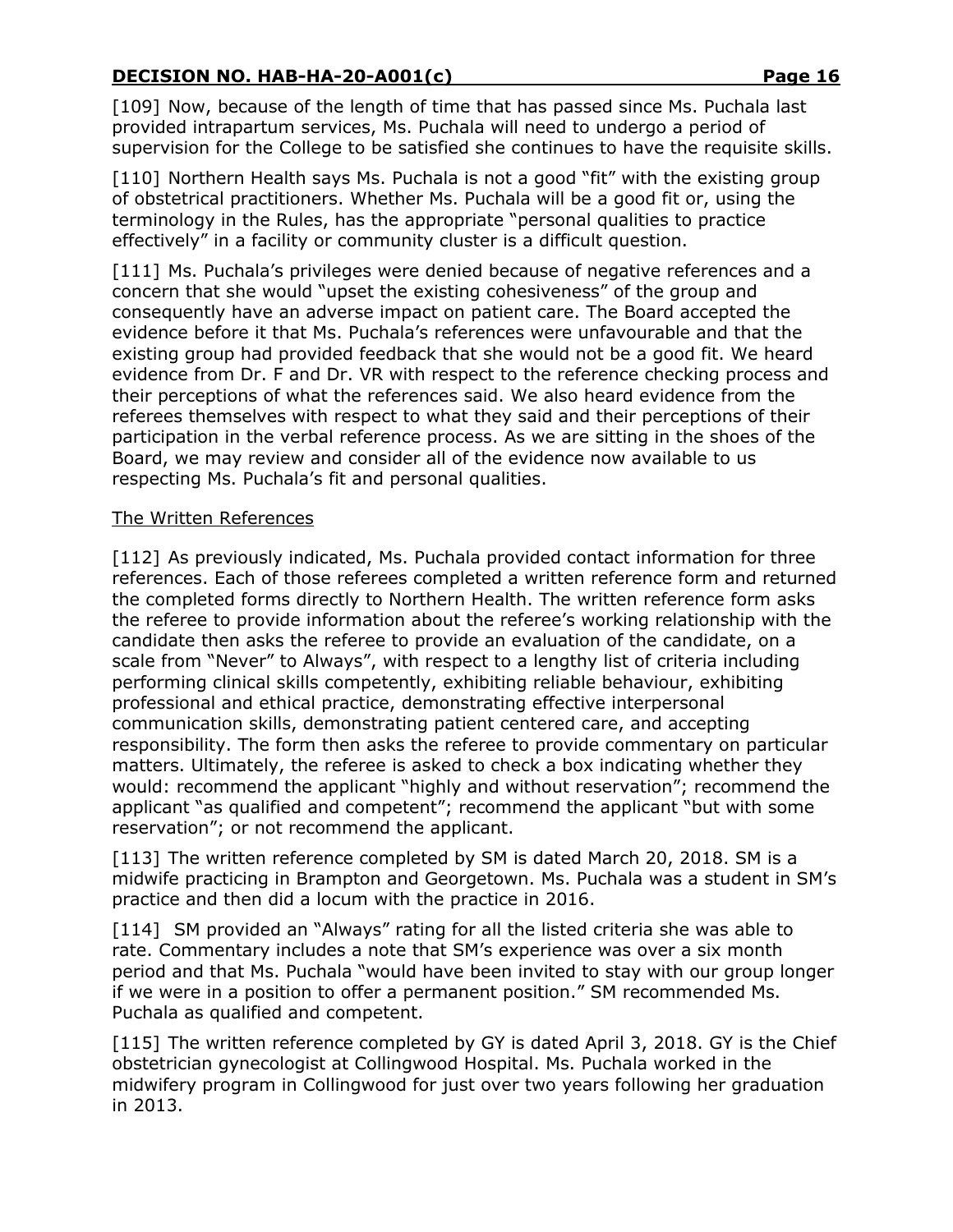[116] GY provided an "Always" rating for all the listed criteria she was able to rate. Commentary includes the notes, "Communication is a strength" and "No concerns about the ability to practice midwifery in a low risk setting." GY recommended Ms. Puchala highly and without reservation.

[117] The written reference completed by BG is dated April 15, 2018. BG is an obstetrician gynecologist working in Yellowknife. He consults with the midwifery group in Hay River. Ms. Puchala did two locum stints in Hay River in 2017.

[118] BG provided an "Always" rating for all the listed criteria he was able to rate. Commentary includes the notes, "Excellent midwife, a pleasure to work with!" and "Worked well and does well in a collaborative collegial environment". BG recommended Ms. Puchala highly and without reservation.

#### The Verbal Reference Process

[119] As indicated earlier, it was not until after Dr. F's meeting with Ms. Puchala on January 29, 2019, where he told Ms. Puchala her privileges would be in place "before the weekend", that Dr. F conducted verbal reference checks with the three references provided by Ms. Puchala.

[120] Dr. F could not recall why he did not contact Ms. Puchala's references for a verbal check in 2018. He indicated that at that stage there was still preliminary work to be done about how to recruit, that none of the process had been followed, they were "trying to come to terms with what was happening", what engagement had been like and trying to have members of the obstetrical practice group sign a Memorandum of Understanding ("MOU"). He said he did not have approval to complete the process without a "green light from the team", there was no service model in place, and that they were "blindsided" and trying to come to terms with where they were and "wanting to proceed with due process and caution". It was not until the end of the process that they realized they still had to do verbal reference checks and that they could not skip that step. He acknowledged it was "something that should have happened at the beginning but was now happening at the end".

[121] Dr. F described medical reference checking as "one of the most important components of recruiting any practitioner". He indicated reference checks were vital to learning about work history, competency, weaknesses, psychological concerns, and anything about fitting into a team. His evidence was "nothing is not open to discussion". If there is any doubt, more scrutiny needs to be applied and more references checked. He said the process is applied consistently "without exception" and is well documented for every practitioner.

[122] Members of Northern Health do not receive any training in conducting verbal reference checks. The person conducting a verbal reference check completes a Verbal Reference Check Form that provides space for free form comments, two check boxes: "Recommended by Referee" and "Not Recommended by Referee", and places for the signature of the "Medical Leader Who Telephoned the Reference" and the date.

[123] Dr. F's practice when checking references is to describe the position and the environment to try and find out if the candidate, typically a physician, can function independently – "how will he fit in?" – "how will he cooperate and collaborate?". He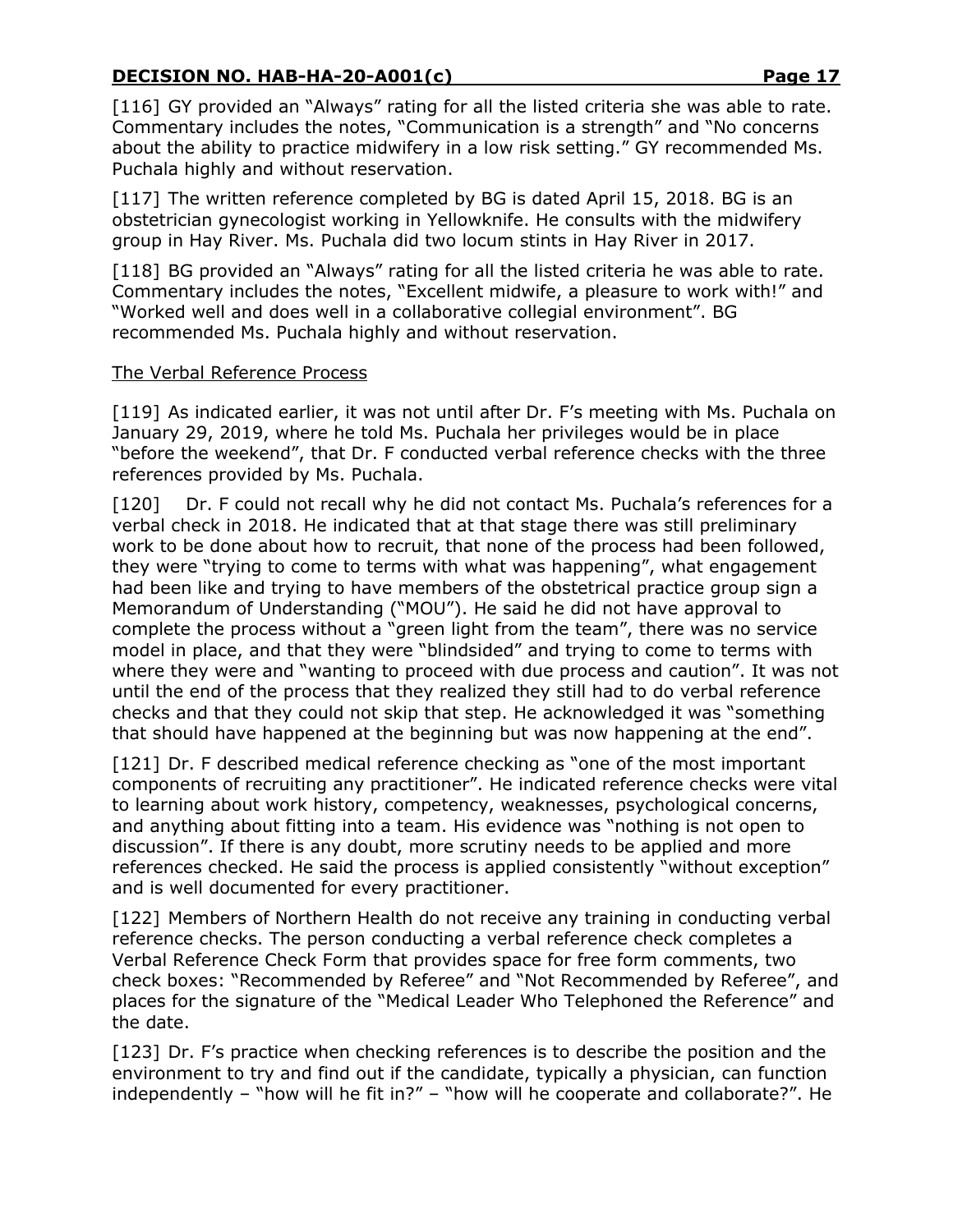asks the referee what they can tell him about the candidate, lets them talk, and follows up from what information is offered. He asks whether the referee would hire this candidate again and asks about how well the candidate fit into their team.

[124] Dr. F spoke about the importance of confidentiality in the reference checking process indicating referees may not speak frankly if they think what they say can be scrutinized or be subject to subpoena or sanction.

[125] Dr. F reiterated that he cannot defend an application if reference checking discloses a concern.

#### The Verbal References

[126] Dr. F was initially confused about which of Ms. Puchala's references he had contacted, and which Dr. VR had contacted, and which reference had been contacted first. He initially testified to contacting GY and to Dr. VR contacting SM but later corrected his testimony and said he had contacted SM first, then asked Dr. VR to contact GY. They both contacted BG.

[127] After conducting the first verbal reference check Dr. F asked for Dr. VR's assistance with the next check. His evidence was after the first verbal reference check he was concerned about "red flags". He told Dr. VR he had received a negative reference and that he did not feel comfortable doing the next reference check in case of unconscious bias. He felt he needed someone else who could do the reference check with a clear mind.

[128] Dr F. spoke with SM for a verbal reference. The Verbal Reference Form is dated February 14, 2019. Dr. F completed and signed Northern Health's Verbal Reference Check form and checked the box "Not Recommended by Referee". The comments read:

- [S] didn't work with Katherine in a large team and didn't feel she could meaningful [*sic*] comment.
- Didn't hear about specific competency issues.
- [S] felt Katherine [*sic*] collaboration could've been better evaluated if she was a permanent midwife in their group.
- When asked if there was a group of midwives to select from, if Katherine would be their first pick, she said no.

[129] Dr. F's evidence is that he wrote those free form comments.

[130] When she testified before us, SM's evidence was that Dr. F seemed to put a fair bit of emphasis on fit, leaning a bit more to personality than competency. She said she told him she had heard no complaints and had no concerns about Ms. Puchala's fit in her practice, and that she did not have a social relationship with Ms. Puchala. She said Dr. F asked if she had any reservations and she said "no". SM's evidence was that she felt Dr. F was trying to get at something she could not answer, and she felt uncomfortable at the end of the interview.

[131] SM's evidence was that she felt Dr. F had a bias against Ms. Puchala. SM's evidence was that when Dr. F asked her if she would hire Ms. Puchala if she applied tomorrow, her answer was, "If the time was right, we would." When Dr. F pushed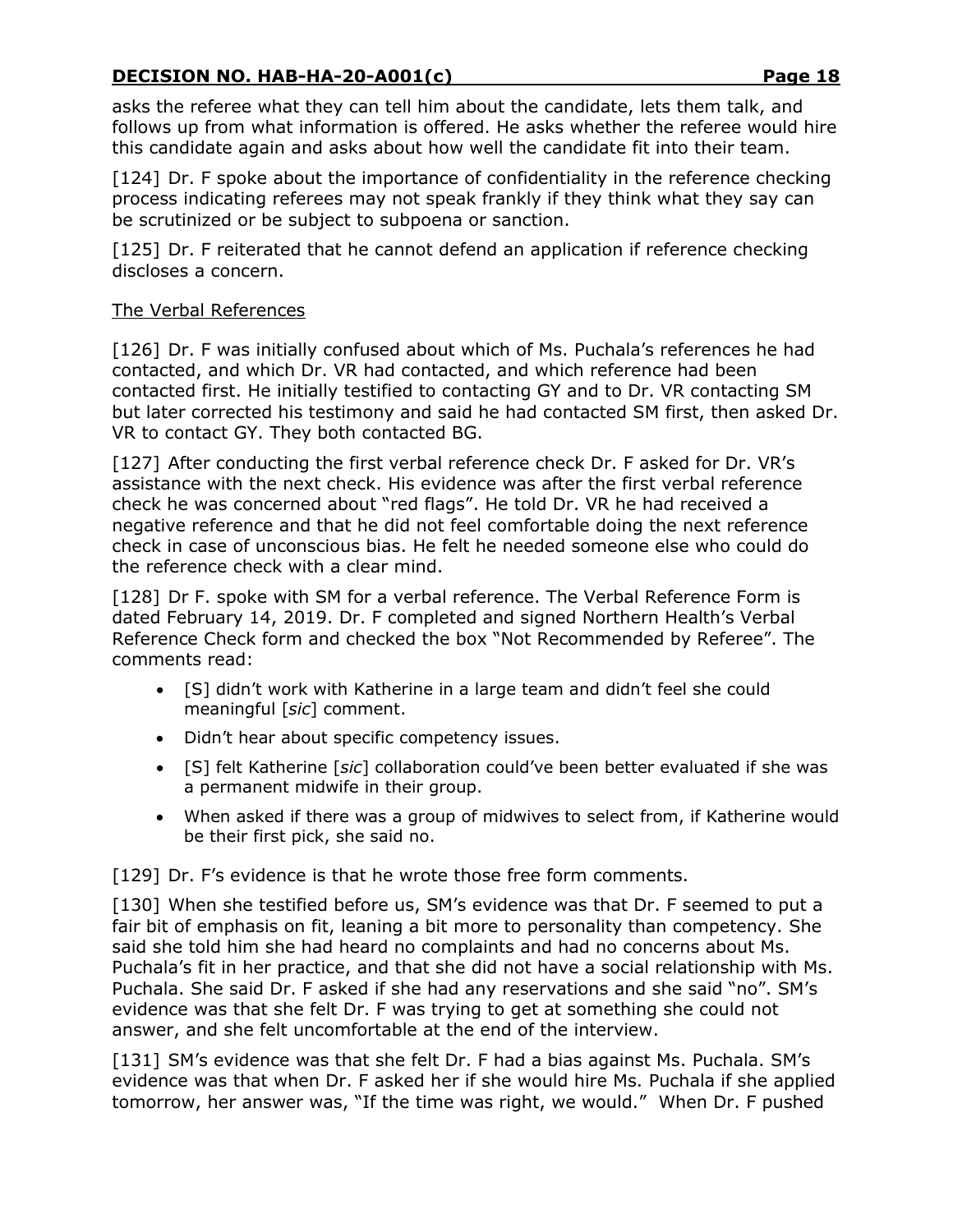for "tomorrow" she said, "that's not how it works", that their case load was full, and they can't take on another midwife. If we could take on another midwife, they would review it at the time. Her evidence was that she "certainly did not say 'no' we would not consider hiring [Ms. Puchala] again".

[132] When asked about how Ms. Puchala worked in the team, SM said she was always present when expected to be, she attended meetings when she was off, she contributed, she worked beyond what was expected of a locum, was approachable and came when called for backup.

[133] With respect to the third bullet in the comments on the Verbal Reference Form completed by Dr. F, SM said she was not sure what Dr. F meant by that comment. She said he kept referring to a good fit and involvement on hospital committees. She stated that Ms. Puchala attended meetings she was expected to attend and joining committees was not expected of locums. He asked about getting along with obstetricians and she said she had never heard of any problems – "obviously, the longer someone is with you, the longer you have to get to know them".

[134] With respect to the last bullet, SM stated that is not what she said. The comment that she was not the first pick was not what she was asked and was not her response. She said she was concerned that if Ms. Puchala applied tomorrow, she could not give her a job because there was no job to give. She said, "I should have just said yes, because that's what I felt."

[135] When asked if she would hire Ms. Puchala tomorrow, SM's answer was "Yes, we have spots" and she "wouldn't hesitate".

[136] Dr. VR spoke with GY. The Verbal Reference Form is dated February 28, 2019, but we find the actual call did not take place on that date. By email dated February 6, 2019, Dr. F's assistant asked Ms. Puchala to have GY contact Dr. F. By email dated February 18, 2019, Ms. Puchala asked for a progress report and advised that GY had let her know that she had connected by text message with Dr. F to set up a reference call. Dr. F responded on February 19 that he had connected with GY and one of her other references but was having trouble connecting with the third reference. It is likely that Dr. VR's conversation with GY occurred sometime between February 14 and February 19, 2019.

[137] While Dr. VR spoke with GY, he did not complete the Verbal Reference Form. Dr. F completed and signed the Verbal Reference Form and checked the box "Not Recommended by Referee". The comments read:

- Worked with Katherine in a group setting with a large number of midwives and did express concerns about collaboration and working in a group setting when I referenced the group composition at MMH.
- Emphasized her ability to practice midwifery in a low risk setting.
- Had concerns about consistency of referrals.
- When asked [G] said she would not hire Katherine as part of their group again
- Stated that she was relieved to see her leave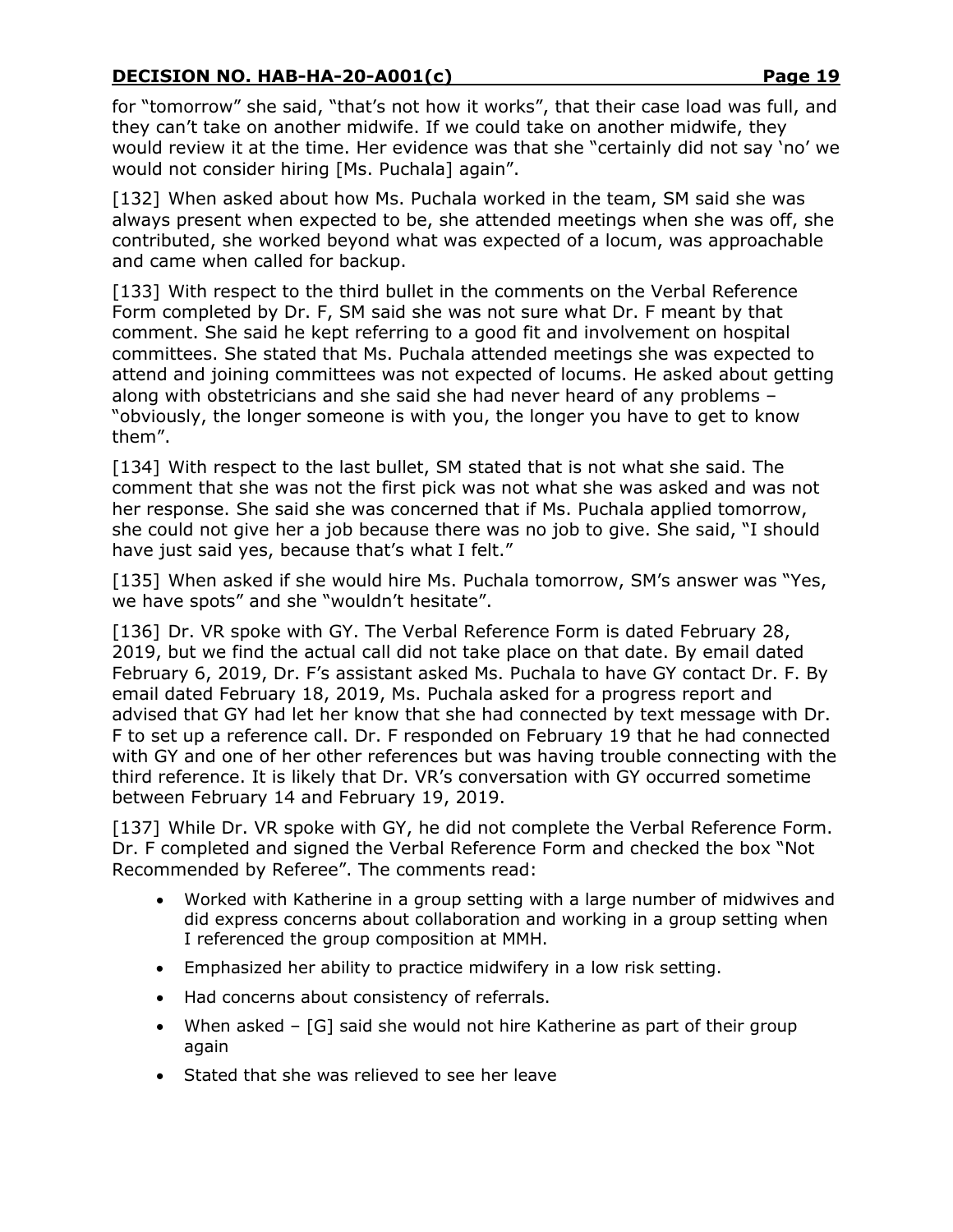[138] Dr. F's evidence was that he wrote the comments after a discussion with Dr. VR and that they are an accurate reflection of what Dr. VR communicated to him.

[139] Dr. VR's evidence respecting the telephone call with GY is that he introduced himself, explained the reason for the call, asked about the role that the applicant played in their facility, briefly sketched the practice in Terrace, expressed thanks for the written reference and asked if there were any questions or comments they did not elaborate on or any concerns about the applicant functioning in the described role. The "sketch" was that it was a new service for Terrace working with a primary care group with an expectation to work closely and provide appropriate referrals for high risk patients. Dr. VR said of his conversation with GY that this was the only time he has asked a referee if they would hire again, they have responded "no".

[140] In a letter dated May 22, 2019, to the Committee, Dr. VR wrote about his involvement with checking references and the result as follows:

I personally phoned one of the references and was present when Dr. [F] spoke to another referee. The reference check performed by myself was certainly not positive. In reply to the question whether they would hire Ms. Puchala again in future, the answer was NO.

The referee also mentioned that she feels terrible because she knows that Ms. Puchala would expect a positive reference and that she felt this was indicative of a lack of insight.

As Chief of Staff I cannot in good conscience support privileges for a candidate with neutral or negative references – the stakes are simply too high.

[141] As to her conversation with Dr. VR, GY remembered talking about impacts of midwifery care on a small hospital. She recalls being told they did not have midwifery at the hospital at the time and they spent a long time talking about her experience of how the introduction of midwives impacted the physicians' ability to care for babies. She said most of the conversation was about obstetrics and midwifery in general and not Ms. Puchala in particular.

[142] With respect to the first bullet in the comments on the Verbal Reference Form, GY did not recall expressing concerns about Ms. Puchala's ability to collaborate or work in a group setting.

[143] With respect to the second bullet, GY said midwifery is for low risk patients and she did not recall Ms. Puchala not being able to take care of low risk patients.

[144] With respect to the third bullet, GY said sometimes Ms. Puchala "did stuff" then would call to let them know. Other midwives called earlier. She said that was "not bad", but that is how she felt about Ms. Puchala's practice.

[145] With respect to the fourth bullet, she said she did not recall being asked if she would hire Ms. Puchala. She didn't have the ability to hire Ms. Puchala; she approved privileges. When asked if she would grant privileges, GY said she "would not say no".

[146] With respect to the fifth bullet of the comments, GY said she could not recall making that statement. She remarked that "the people who call you at the last minute are more stressful than those that call early, but I wouldn't say I was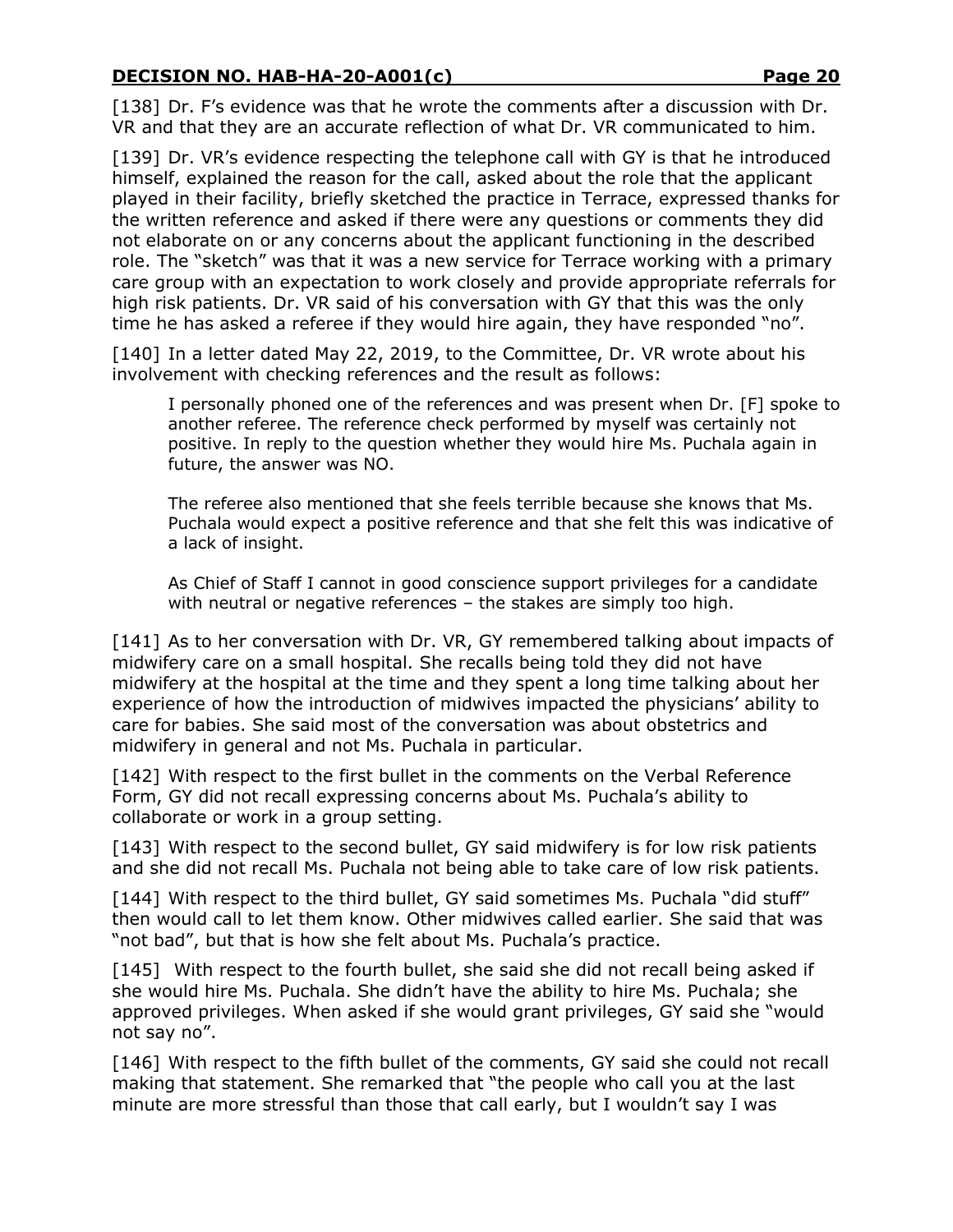relieved". When asked if she was relieved when any midwife left, she responded that there were some things she really liked about midwifery and some things that "drove her crazy" and "make it a challenge to practice". She expressed that one of the reasons she came to the hospital where she practices is because initially there were no midwives.

[147] Dr. F conducted a verbal reference check with BG in the presence of his assistant and Dr. VR on February 28, 2019. Neither of the recommendation boxes is checked, but a check mark appears in between the two boxes. The comments read:

- Didn't work side by side in a clinical team but took calls from Katherine regarding patients. The calls seemed appropriate but couldn't see the clinical outcome as he was not onsite.
- No comment on the level of collegiality of her practice.
- When asked if he would hire her as part of his team he didn't commit himself.
- Not aware of any red flags but doesn't have any specific comments.
- Cannot assess collaboration.
- Overall impression neutral with limited onsite working relationship.

[148] Dr. F's evidence was that the comments reflect the collective notes of him, his assistant and Dr. VR, and that the comments are in accord with the discussion. He said the check mark indicated the referee did not commit one way or the other. Dr. F's evidence was BG did not provide a firm recommendation, but they did not feel comfortable assigning a negative assessment. Their impression was it was a neutral opinion.

[149] BG gave evidence about his conversation with Dr. F. He was not aware that Dr. VR and Dr. F's assistant were also present. He said Dr. F reviewed the written reference form he had completed, and he stood by what he had written.

[150] BG recalled being told that Ms. Puchala had applied for a midwifery position in Terrace, and that he had the sense it would be new and that they were trying to develop a collaborative practice. BG thought Ms. Puchala would be a good person to do that.

[151] BG told Dr. F. that Ms. Puchala was a good, competent midwife and he had no problems working with her. He remembers trying to paint Ms. Puchala in a very positive light. He remembers being asked about problems with staff and that he told Dr. F he had never noticed that Ms. Puchala had any problems with staff.

[152] BG was surprised by Dr. F's concern about Ms. Puchala getting on with people and he remembers after the telephone conversation with Dr. F going back to the midwives who worked in Hay River and asking them if they had any concerns. They said they had not had any concerns working with Ms. Puchala.

[153] BG was surprised by the comments on the Verbal Reference Form. His evidence was that he thought he had described Ms. Puchala's work as excellent and he would not hesitate in having her come back. He agreed that he did not strictly work side by side with Ms. Puchala but there was enough telephone communication that he could tell she had a good understanding, asked the right questions, and followed advice. He said he would have been aware of any poor clinical outcomes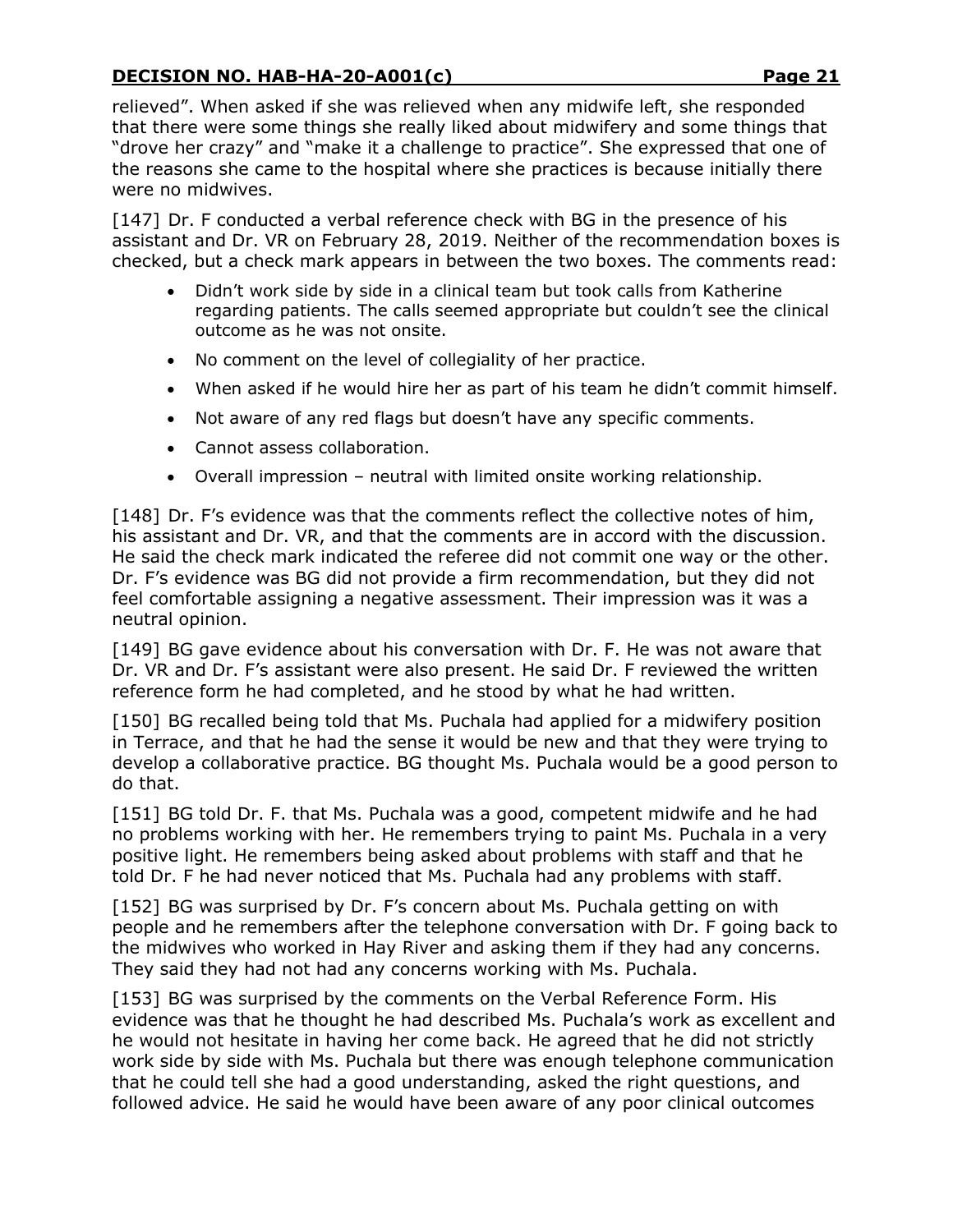and there weren't any. He said that at meetings, they discussed recent deliveries and he thought he had made it clear in his conversation with Dr. F that Ms. Puchala was collegial and would discuss patients in a positive manner. He said he didn't know where Dr. F got the idea he wouldn't hire Ms. Puchala, that there were no red flags that gave him concern, and that he was surprised that his reference would be characterized as neutral.

[154] BG recalled being asked by Dr. F if he would hire Ms. Puchala again and he said he would. He has asked Ms. Puchala if she would consider returning to Hay River and would ask her again.

#### Group Feedback

[155] Dr. F's evidence was that after completing the verbal references, he asked Dr. VR to find out how other members of the obstetrics team had experienced interactions with Ms. Puchala to that point. He said he needed to see if the group experience was congruent with the references. Dr. F's evidence was that Dr. VR reported to him that the group without exception were not favourable about their professional interactions with Ms. Puchala and did not feel positive about collaboration with her.

[156] Dr. VR's evidence was that after the verbal reference checks Dr. F sought some feedback from the physician group. Dr. VR was involved in obtaining the feedback. His evidence was the group was supportive of incorporating midwifery. He described the feedback question as "because the reference checks were not positive, did we want to continue onboarding Ms. Puchala?" His evidence was "there were enough red flags that the rest of the group felt we should not proceed" and that Ms. Puchala "would not be a good fit". He said the feedback was not written down, but the "overall sense" was that people were "not comfortable with their interactions" with Ms. Puchala. He said when there is a red flag it makes it difficult to proceed and that was the sense from the group; they didn't feel comfortable continuing to support the application.

[157] Dr. VR did not provide evidence of any specific feedback relating to any particular interaction causing concern, nor did he provide any detail as to what the "red flags" were.

[158] In his May 22, 2019 letter to the Committee, Dr. VR says his letter of support for the grant Ms. Puchala applied for "should not be misrepresented as a recommendation to approve privileges" as it had transpired before he had the opportunity to speak to her referees. The letter confirms that in his first meeting with Ms. Puchala in January 2018 he had committed to be supportive of incorporating midwifery into a collaborative practice although he thought it might be challenging "given the fragile state of provision of care that is dependent on a small group of practitioners".

[159] In his letter, Dr. VR referred to "several red flags" during the course of the year that indicated that Ms. Puchala was "not an appropriate choice to achieve this goal of collaborative care". Again, the letter does not elaborate as to what the "red flags" were.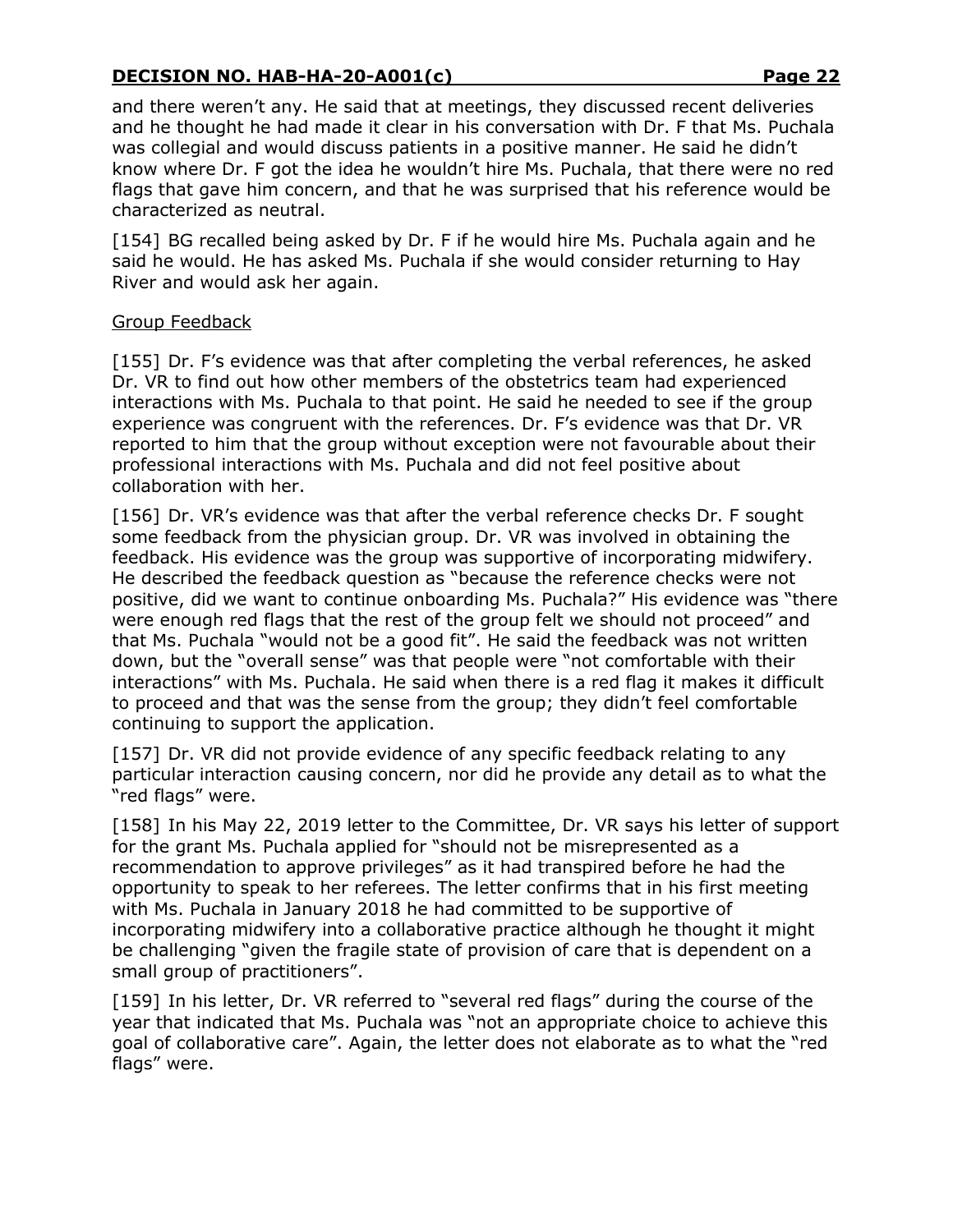The Practitioners' current views on "fit"

[160] Dr. F expressed concern that the obstetrical team in Terrace would disband if Ms. Puchala obtained privileges through this appeal process. He said the team had expressed concerns about collaboration and trust. Dr. F thought privileging Ms. Puchala would have implications for currency of competency for other obstetrical care providers. He indicated adding another midwife into the team at this point "will tip the fine balance of this high functioning award winning team". He believes Ms. Puchala will not fit in this group. He described the group as "robust on the one hand and fragile in the other" and is worried the team will break down. He described the group as "a vital care delivery group" that "is cohesive and functioning" and "a cohesive intimate team". He said, "threatening this group is incomprehensible" and said he is "very concerned about preservation of this highly functioning health ecosystem."

[161] Dr. F's evidence was that upon learning Ms. Puchala had recorded the meetings he did not feel respected or trusted by Ms. Puchala. He said he sometimes records meetings, but always declares when he is doing so and makes a transcription available. Now that he knows about the recordings, he sees them as part of a larger body of concerns. To Dr. F, the recordings are congruent with other behaviours and the opinions of the group and contribute to the body of evidence that makes him anxious about recommending privileges for Ms. Puchala.

[162] Dr. F also expressed that he found the fact that Ms. Puchala had contacted her references after the fact concerning.

[163] Of the current members of the obstetrical team, we heard evidence about Ms. Puchala's "fit" from Dr. VR, Dr G., and BN.

[164] Dr. VR feels that Ms. Puchala's recording of the meeting of April 29, 2019, signifies a "complete lack of trust". He said it is impossible to provide good care if you do not trust the team members. He believes that Ms. Puchala is distrustful of him, and he doesn't know whether he can trust her as a colleague. He indicated that as obstetricians can sometimes become involved at the last minute in an emergency situation, they can feel like they are being set up for failure before they even start if there is lack of trust.

[165] Dr. VR. does not think it will work trying to integrate Ms. Puchala into the existing group because there has been "such a breakdown in trust". He is worried patients will get "caught in the middle".

[166] Dr. G gave evidence that she thought there was an unhealthy dialogue in the community pitting midwifes and doctors against each other. She suspects Ms. Puchala was contributing to this dialogue although she had no specific evidence of such contribution. She said she had to leave a maternity care discussion group because of the dialogue where midwives expressed they were being "witch hunted". She said she didn't know where the "splitting narrative" was coming from, but it was "exhausting and hurtful". The maternity care discussion group is not specific to Terrace.

[167] Dr. G gave evidence about conversations with nurses in emergency that expressed favour for midwifery care and in her view contributed to the splitting narrative.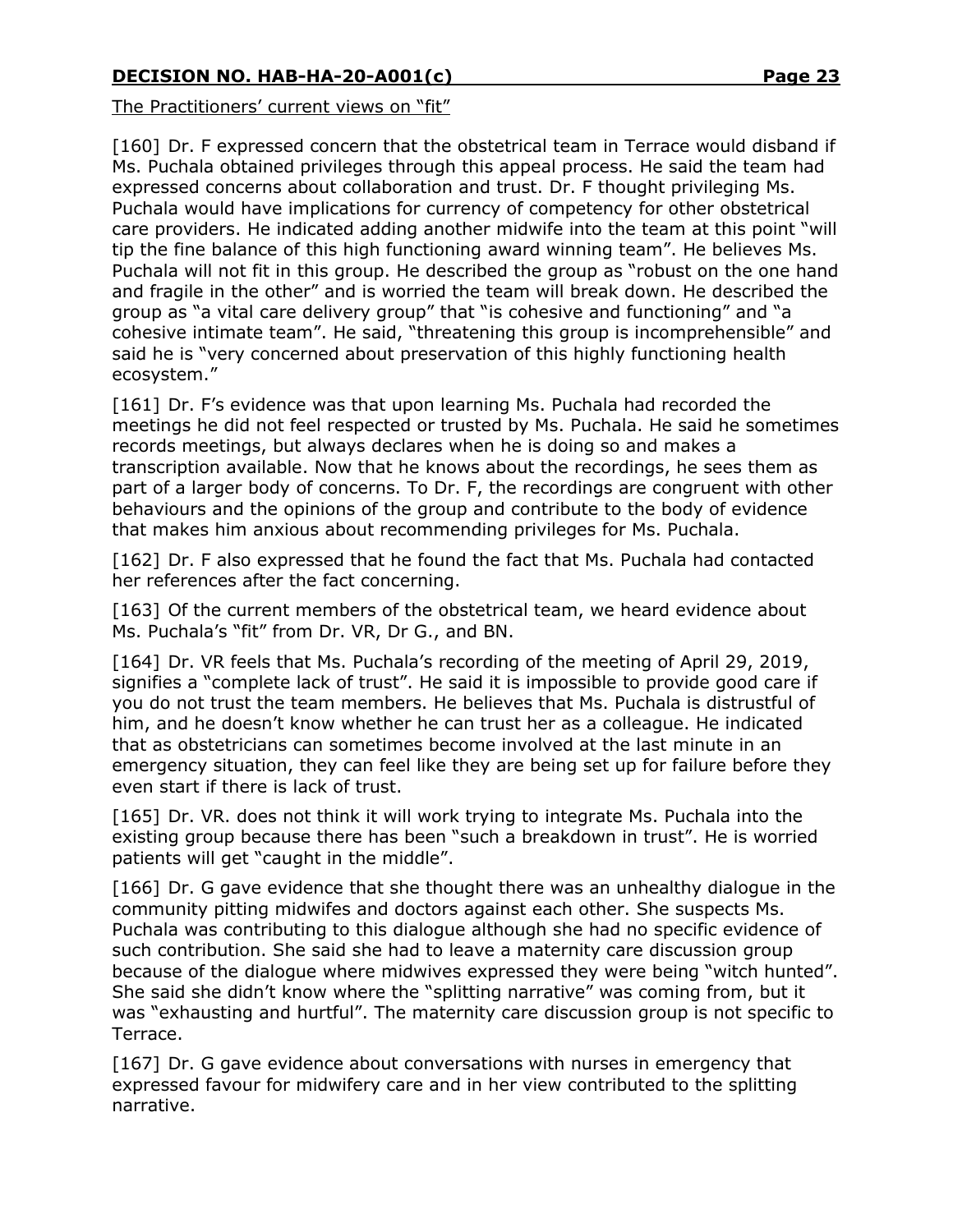[168] Dr. G said she was initially supportive of Ms. Puchala starting a practice in Terrace, but that support changed because of the divisive narrative that she was hearing and because of certain interactions. Dr. G gave an example of having been asked by Ms. Puchala to release a tongue tie on a newborn. Although she was still on holiday, she agreed to see the patient. She perceived that the mother did not want to see her. A few days later, a newspaper article appeared in the Terrace newspaper about Ms. Puchala being denied privileges. The mother and baby that Dr. G had just seen were featured in the article and the mother expressed her support for midwifery. Dr. G expressed feeling unappreciated.

[169] Dr. G's concerns about having Ms. Puchala being appointed to the Medical Staff at MMH are about her not being a positive and supportive colleague. While she said she doesn't "need everyone to be chipper all the time", it is a "small community with a small and fragile group of people who work hard to provide services".

[170] Dr. G agreed she and Ms. Puchala had worked collaboratively and collegially but indicated the relationship had broken down more recently. When Ms. Puchala was denied privileges in April 2019, Dr. G reached out with a text message to express how sorry she was for how things were working out and to offer "strength and positivity". Administration at Northern Health asked her not to communicate further with Ms. Puchala about the privileging process.

[171] BN gave evidence that Ms. Puchala came to her house when she was looking for pre-natal care. BN did not feel confident in Ms. Puchala's ability to get privileges before it was time for her to give birth. She was uncomfortable with Ms. Puchala's expressed confidence and determination to obtain privileges and with language used by Ms. Puchala in expressing her confidence and determination. Her evidence was that she always left conversations with Ms. Puchala feeling confused and that they each came away with different understandings of what had been said.

[172] Ms. Puchala's recollection of her first meeting with BN was different. Her evidence was BN had reached out to AS who had passed her information on to Ms. Puchala indicating BN had an appointment with the clinic and was not sure what she wanted to do. On the day they were to meet, Ms. Puchala received a message from BN saying she was not going to stay in the community to birth and didn't want to waste Ms. Puchala's time. Ms. Puchala responded that she wanted to meet her anyway, and that she met BN at her house, not as a potential client but as a midwifery colleague. Ms. Puchala does not recall expressing the strong feelings or using the language recollected by BN.

[173] BN's evidence was that she would not feel comfortable working with Ms. Puchala and that Ms. Puchala would not be a good fit with the group. She said it is essential to have good communication and a level of trust with practice partners and she did not perceive that in her relationship with Ms. Puchala.

[174] BN said she had received "hostile referrals" and late referrals from Ms. Puchala and that she did not receive referrals from public health. She had heard that public health was recommending patients would be better off with Ms. Puchala and was feeling undermined by Ms. Puchala. She said it breaks down trust when you don't know what is being said about you.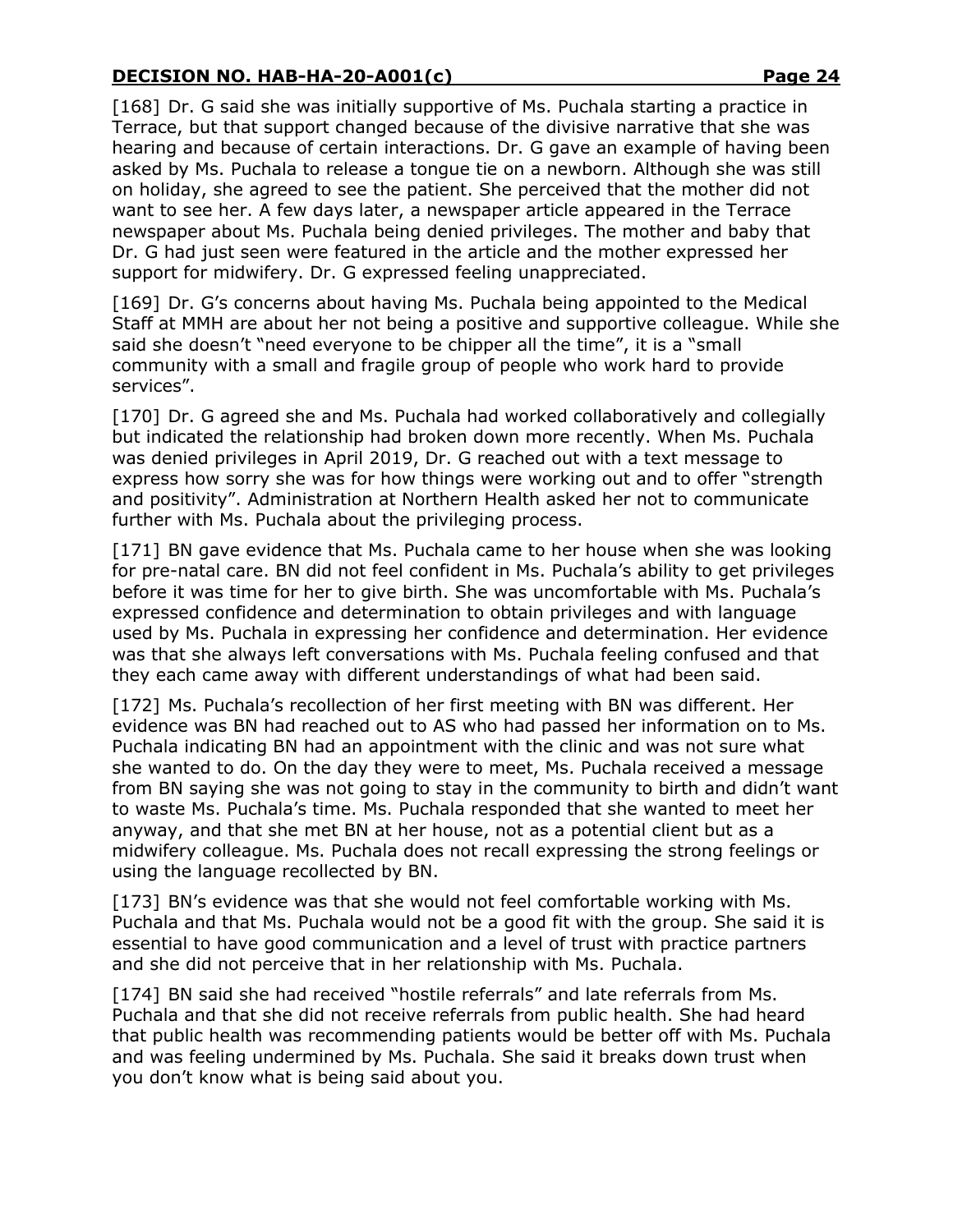[175] BN expressed concern about Ms. Puchala's ability to communicate and does not see Ms. Puchala as being a good fit for her as a midwifery partner.

[176] Ms. Puchala's evidence was that she and BN stayed in touch and BN contacted her periodically inquiring about the privileging process. When Ms. Puchala applied for the rural program grant, she asked BN if she would be willing to serve as a second midwife for home births and BN said she would. BN's evidence was she did not remember making a commitment to supporting Ms. Puchala with home births. She does recall sharing with Ms. Puchala that families were excited about midwives in the community. She agreed that when Ms. Puchala reached out by text she generally responded and that she did her best to remain collegial although she did not always feel comfortable with the relationship.

[177] Ms. Puchala's evidence was that over time, BN became more reluctant to talk about her plans about whether she wanted to practice midwifery in Terrace and that she encouraged BN to do so. Both BN and Ms. Puchala spoke to the fact that the rural start up grant was not available to BN because it had already been received by Ms. Puchala.

[178] Ms. Puchala indicated that she was hearing for the first time during the hearing how much her relationship with BN had deteriorated.

[179] According to Ms. Puchala, BN has referred a client to her since taking her leave of absence.

[180] AS, the midwife who practiced in Hazelton with privileges at WWH from 2013 to 2020, gave evidence that when Ms. Puchala first moved to BC she worked with AS in Hazelton providing back up for home births. AS thought that she and Ms. Puchala worked well together and had no concerns about their interactions or with Ms. Puchala's interactions with patients.

[181] BA, the midwife in Smithers who has shared clients with Ms. Puchala, said she was pleased working with Ms. Puchala and that the clients also indicated pleasure. The transitions worked well, although the clients would have preferred to stay in Terrace. Her work with Ms. Puchala has been collegial and professional and she sees them being able to continue to work collaboratively.

### Findings Regarding Fit

[182] Generally speaking, we are not comfortable with using a vague notion of "fit" to deny someone's privileges since the term "fit" is highly subjective. It can be used to make decisions based on personality traits or personal characteristics that are not important to the role. Ideally, organizations would objectively define in advance the aspects of fit that are important for the position. Some organizations provide training for committees to avoid unconscious bias in recruitment. Without discussion to identify important aspects of fit for the role, there is a risk of discrimination and bias.

[183] To deny someone's privileges on the basis of fit, there must be clear and convincing evidence that the person will not integrate well into a group of practitioners or work collaboratively with that group, or that a person's integration is likely to cause patient harm.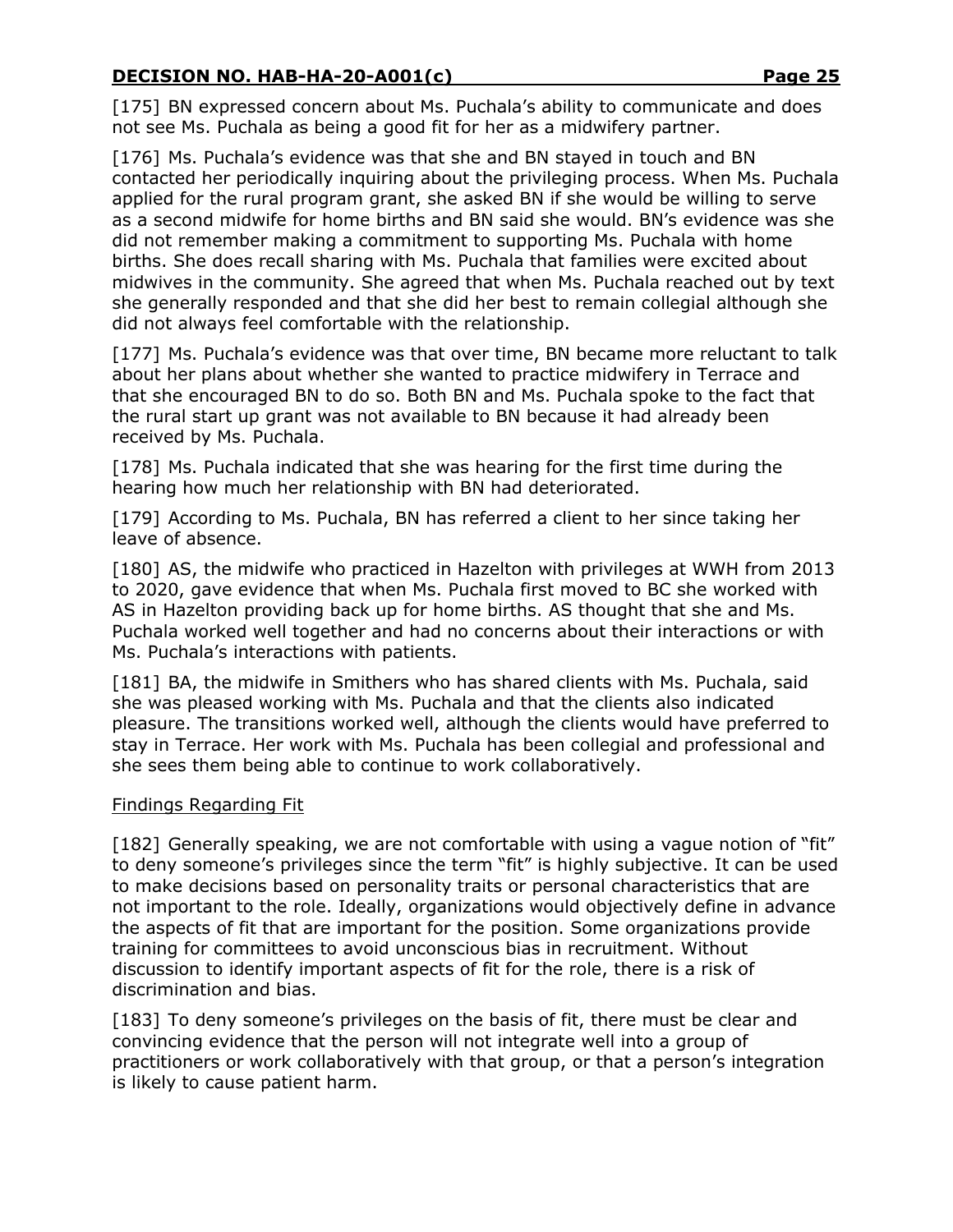[184] It is difficult to reconcile all the conflicting evidence we heard respecting Ms. Puchala's "fit". Having considered the conflicting evidence, we find the evidence is not clear and convincing that Ms. Puchala will not be able to work collaboratively with the obstetrical practitioners providing care in Terrace and Kitimat.

[185] With respect to the conflicting evidence surrounding the verbal reference checks, we find the evidence provided by the referees themselves as to what they said in their respective interviews to be more compelling than the notes on the verbal reference check forms. We do not accept that the referees provided the negative references attributed to them.

[186] Northern Health submitted that we should give greater weight to the notes on the Verbal Reference Check Forms, however, we find there are several inconsistencies and incongruencies in the evidence of Northern Health respecting the reference checking process that we find make their evidence as a whole less reliable. Dr. F described the verbal reference checking process as "one of the most important components of recruiting any practitioner" and yet somehow that process got overlooked until after Dr. F told Ms. Puchala her privileges would be in place before the weekend. Dr. F was confused as to which reference he even spoke with that initially raised the "red flags" causing him to be concerned about Ms. Puchala's fit. After he spoke with the first reference, he asked Dr. VR to assist to avoid bias. But having told Dr. VR that the first reference was negative, creates the possibility of bias when Dr. VR then conducts a reference check.

[187] While Dr. VR conducted the verbal reference check with GY, he did not complete the Verbal Reference Check Form. The form was completed by Dr. F. Further, the evidence indicates that GY's verbal reference check took place between February 14 and 18, 2019, yet the form is dated February 28, 2019. The fact that the Verbal Reference Check Form was not completed by the individual who conducted the verbal reference check nor completed contemporaneously with the verbal reference check makes it an unreliable account of what transpired during the interview.

[188] We accept each of the three references versions of their conversations over Dr. F or Dr. VR's versions. While GY expressed some reservations to us about Ms. Puchala "calling late", she did not express any concerns about her "fit" or her ability to work collaboratively in a group. She gave no evidence of adverse outcomes as a result of poor collaboration on the part of Ms. Puchala. Both SM and BG's evidence was that Ms. Puchala consulted as appropriate and there were no issues with her working collaboratively in a group. Both BG and SM reported that they felt uncomfortable with Dr. F's questions regarding fit and wondered why so much attention was being placed on it and whether questions were being directed to a specific outcome.

[189] The concerns expressed about Ms. Puchala's "fit" are generally vague and without specifics. Both Dr. F and Dr. VR talked about "red flags" but neither provided any examples of behaviour or interactions that would raise a "red flag". Apparently, the entire group "without exception" provided Dr. VR with negative feedback about their interactions with Ms. Puchala, yet those conversations are undocumented and no specific examples of negative feedback were provided.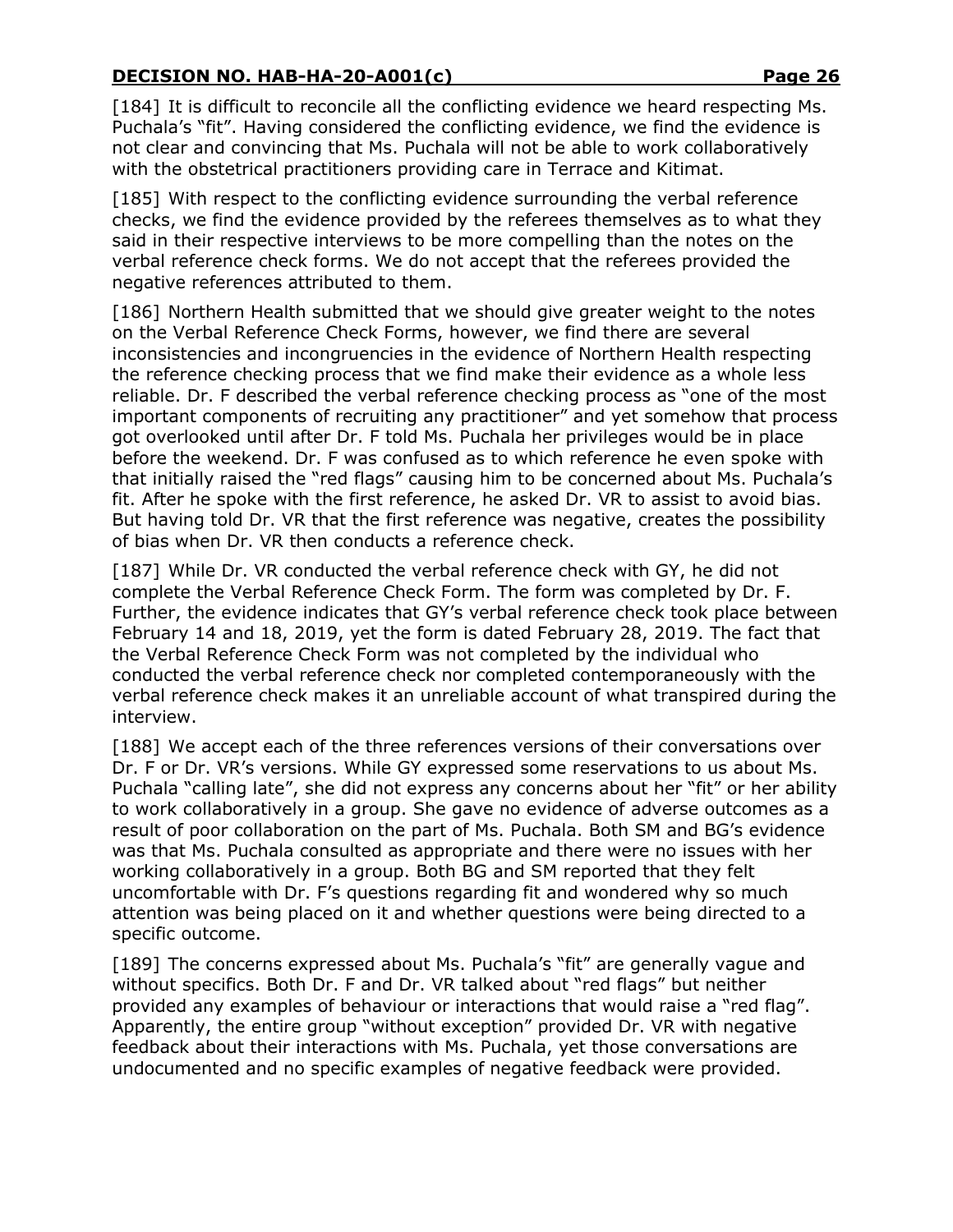[190] We are also not convinced that Dr. F's request that Dr. VR elicit feedback from the group was anything more than an exercise in trying to support the conclusion they had already made that they did not think Ms. Puchala would fit with the group. Dr. VR described the feedback question as "because the reference checks were not positive, did we want to continue onboarding Ms. Puchala?". Advising the group that the reference checks were not positive was not likely going to elicit positive feedback.

[191] Other than Dr. VR, we only heard from two other members of the obstetrical group, namely Dr. G and BN. We did not hear from the other members of the obstetrical group who have been working in Terrace and who have interacted with Ms. Puchala. Ms. Puchala gave evidence that she has referred patients to Dr. S, Dr. G, and Dr. P. From Ms. Puchala's perspective, Dr. S has been a supportive consultant and they have a good collegial relationship. We heard no evidence from either Dr. S or Dr. P that their interactions with Ms. Puchala were not collegial, professional, or otherwise not in the best interest of patients.

[192] We are having trouble understanding how the less than positive interaction Dr. G spoke of in attending to a tongue tie for one of Ms. Puchala's patients provides sufficient concern for lack of fit. The patient's mother seemed unhappy to have to see Dr. G. Why that unhappiness was blamed on Ms. Puchala is not clear to us.

[193] There is no direct evidence to support the feeling or suspicion that Dr. G spoke about of Ms. Puchala contributing to divisiveness in the community pitting doctors and midwives against each other. The online maternity care discussion group where Dr. G experienced discussion pitting doctors and midwives against each other is not specific to Terrace and there is no evidence that Ms. Puchala was contributing in a negative way to that dialogue. On the other hand, the text messages between Dr. G and Ms. Puchala between 2017 and 2020 demonstrate collegiality and collaboration in seeking appropriate care for patients.

[194] Dr. VR and Dr. G expressed concerns about not knowing who was labouring in a community and then being asked to provide backup. But it is not clear from the evidence why they felt that would be so, even if Ms. Puchala practiced as a midwife independent of the obstetrical group. Midwives are required by the standards of practice established by the College to consult and collaborate to ensure appropriate care for their patients. In the absence of specific evidence to demonstrate that Ms. Puchala is either incapable of following the standards of her College or unwilling to follow them, of which there is no such evidence, fears about who would be labouring reflect a lack of trust in midwifery as a profession that are unfounded and ought not to be used to suggest Ms. Puchala will not fit with the group providing obstetrical care.

[195] There is no direct evidence to support BN's feeling that she was being undermined by Ms. Puchala and that public health nurses were recommending Ms. Puchala over her.

[196] We accept that BN and Ms. Puchala may have had difficulty communicating with each other. Ms. Puchala seemed unaware of the extent of BN's discomfort with their interactions. BN did not provide any specific examples however of clinical collaboration, acknowledging she did not work with Ms. Puchala. Ms. Puchala may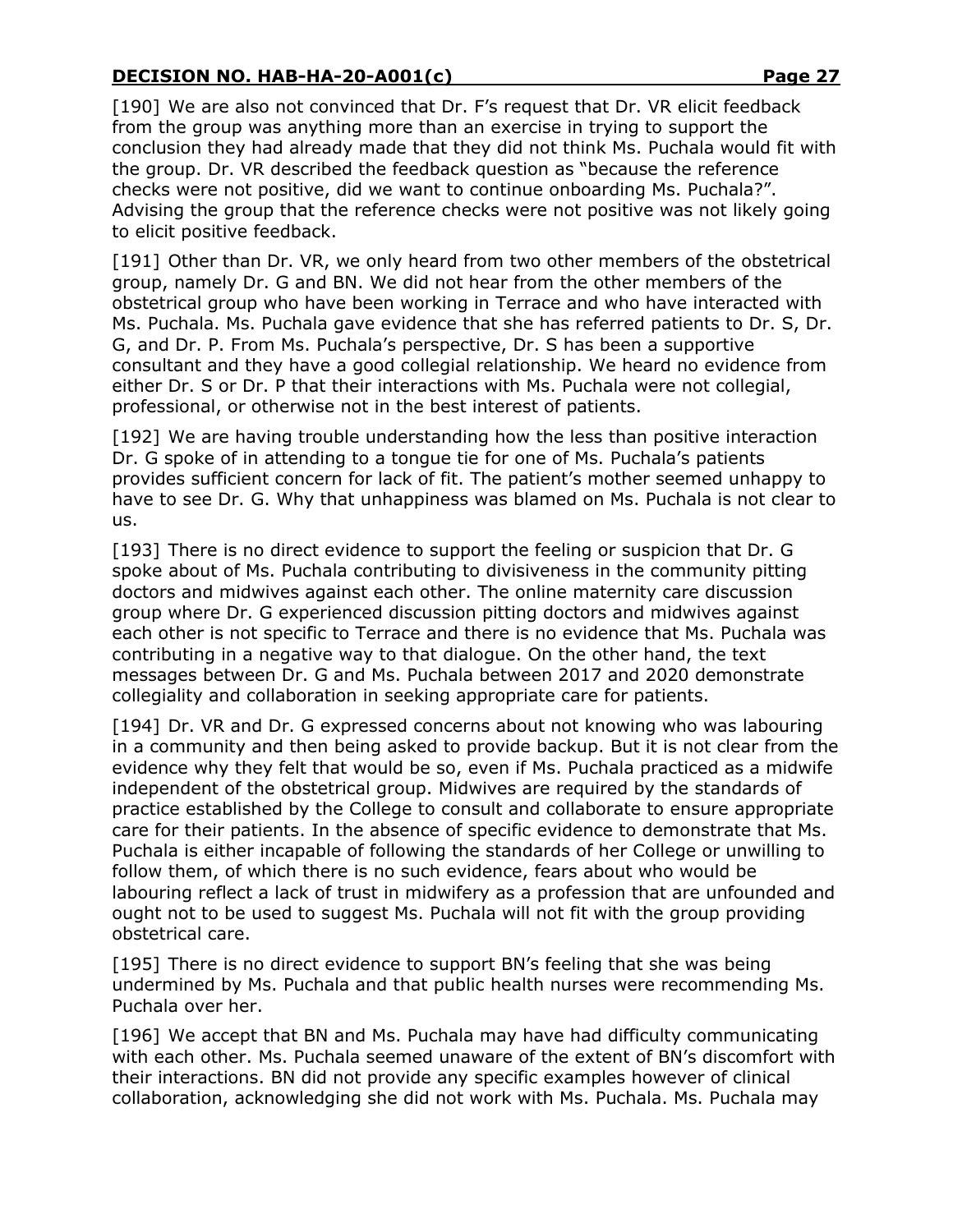very well have to work on her communication skills in non-clinical settings. BN may not want Ms. Puchala as a midwifery practice partner – but that is not the position that Ms. Puchala is seeking. In any event, professionals that have to work collaboratively in a professional environment do not need to be friends as well.

[197] There is no direct evidence that Ms. Puchala is not able to work collegially and collaboratively in a clinical setting or that her communication skills in any way hampered working relationships or patient care. Quite to the contrary, the evidence from those that have actually worked with Ms. Puchala is that there were no issues with collaboration or communication. Further, the professionalism of the members of the obstetrical team should ensure that patient needs are addressed despite other interests or differences.

[198] The negative feedback relayed by Dr. VR from the group is not only hearsay but provides no specifics or examples of inability to collaborate or where collaboration actually caused harm. Without these examples we are left with the impression that the negative feedback from the group was more about personality and a concern for how their practices would be impacted than about any real experience with lack of collaboration.

[199] The constant use of the terminology "red flags" with no specifics as to the behaviour or interactions that caused "red flags" to be raised does not provide convincing evidence of lack of fit.

[200] Dr. F and Dr. VR also expressed concern that Ms. Puchala contacted her referees after being told she would not be recommended for privileges because of unfavourable references. GY acknowledged it was the first time she had ever been contacted by a reference after the fact. Neither SM nor BG seemed concerned by having been contacted.

[201] Ms. Puchala found herself in a precarious position. The references were the most senior people at each of the organizations with which she had previously worked. There is no doubt Ms. Puchala was expecting good references from them and she must have been concerned about how she would advance her career as a midwife if they had concerns about her performance. She asked each of her references if they would be open to sharing their thoughts and feedback to enable her to make improvements. There was certainly no obligation on any of the three references to respond. Ms. Puchala did not interfere with the reference checking process itself.

[202] Although contacting referees after the fact may be unusual, we do not think it was inappropriate in this case or raises significant concerns about Ms. Puchala's professionalism. How else was Ms. Puchala to move forward to establish herself as a midwife if she was not aware of concerns so that they could be addressed?

[203] Much was said about Ms. Puchala recording the meetings of January 29 and April 8, 2019, without revealing to those participating that she was doing so. The revelation that Ms. Puchala recorded those meetings has certainly further fuelled both Dr. F and Dr. VR's views that Ms. Puchala will not fit with the obstetrical group in Terrace.

[204] The Incident was an unfortunate intervening event and the length of time the College took to deal with Dr. F's complaint was also unfortunate and unhelpful to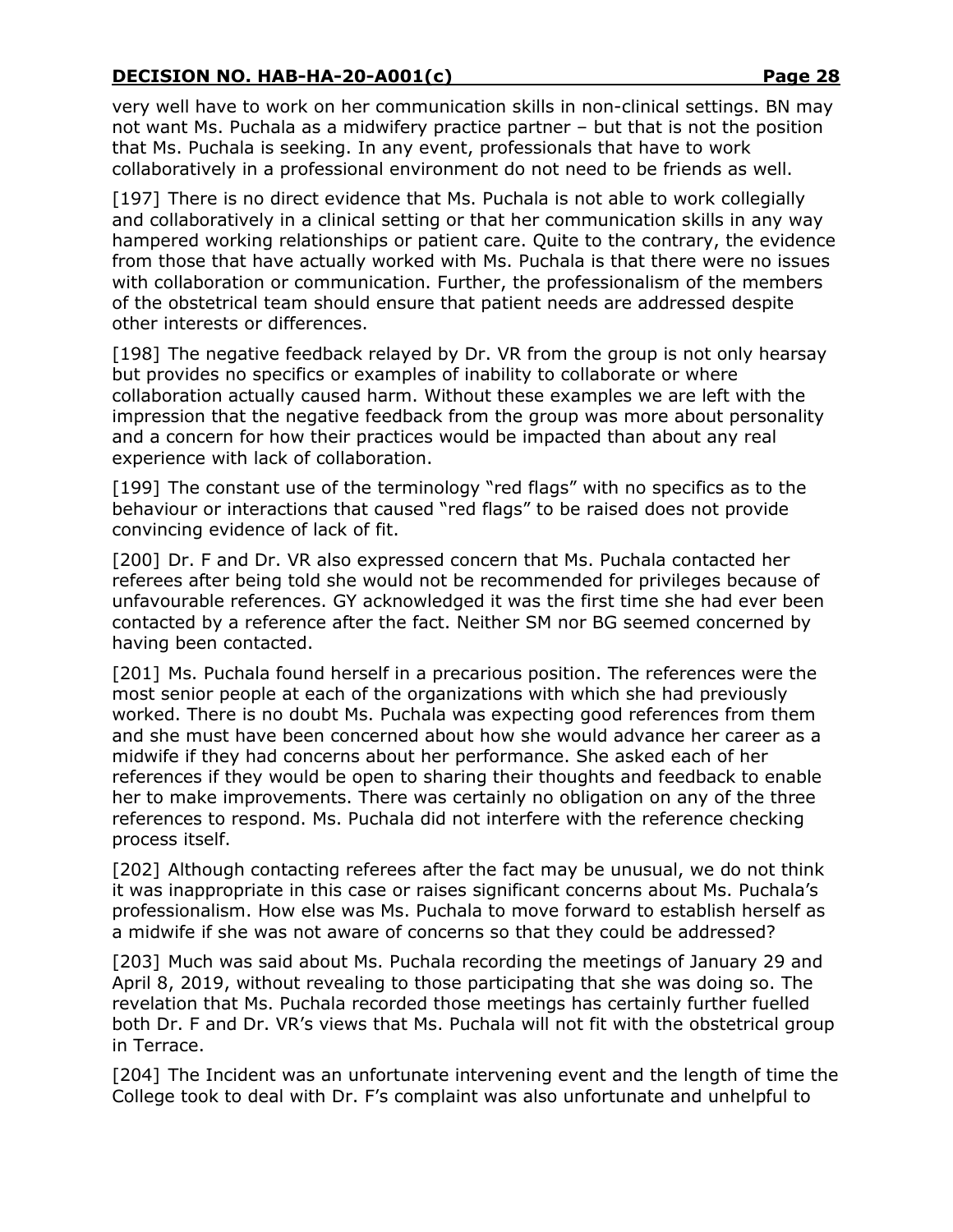Ms. Puchala's application. We do not fault Dr. F for either lodging the complaint or for suspending the privileging process while the complaint was outstanding. But we understand how these actions contributed to Ms. Puchala feeling unsupported. Dr. F revived the privileging application as soon as the College rendered its decision finding Ms. Puchala had acted appropriately in the circumstances.

[205] We do not condone Ms. Puchala's action in recording the meetings without disclosing that she was doing so. We understand how both Dr. F and Dr. VR feel about being surreptitiously recorded and how such an action impacts feelings of trust. On the other hand, we understand Ms. Puchala's frustration with time passing and feeling unsupported, and understand her feelings of desperation, especially when it came to the meeting of April 8, 2019. On January 29, Dr. F told Ms. Puchala that her privileges would be in place "before the weekend" and asked her to check back the following day. But when Ms. Puchala checked back, she learned that her references were being checked. Her confusion is entirely understandable, and we have no doubt that she would have been feeling extremely anxious when asked to meet on April 8.

[206] We also understand how Dr. F and Dr. VR now feel that there has been a breakdown in trust. But we are not convinced that as professional care providers working in the best interest of their patients, they will not be able to move beyond those feelings to engage professionally with Ms. Puchala.

[207] Aside from the recordings, we are pressed to find any evidence to support the "red flags" that both Dr. F and Dr. VR spoke of. While the act of recording surreptitiously is problematic, we are not prepared to let that be the act of unprofessional conduct that demonstrates Ms. Puchala will not be a good fit for providing midwifery services alongside the other obstetrical practitioners in the community.

[208] Subject to Ms. Puchala being successfully able to reinstate her license to provide intrapartum services, there are absolutely no concerns with Ms. Puchala's competence as a midwife or her clinical skills. Northern Health's concerns about fit have not been reliably established by the evidence and consequently, we find that Ms. Puchala, subject to license reinstatement, is an appropriate candidate for appointment to the Medical Staff of MMH and KHHC as a midwife.

### **What is the appropriate remedy?**

[209] Northern Health submitted that if we found there was a need for a midwife that a vacancy be declared and posted for an open competition. In all of the circumstances, we are concerned that Ms. Puchala will not be given a fair opportunity in an open competition. We have found that the Verbal Reference Forms do not accurately reflect the views provided by the references. Dr. F is convinced Ms. Puchala will cause the group to disband and Dr. VR is feeling a complete lack of trust.

[210] We appreciate that Ms. Puchala is not currently licensed to provide intrapartum services because of the time that has passed since she last provided those services. The elapsed time is attributable not just to the privileging process and the intervening Incident and resulting College process, but also to this appeal process. The HAB adjourned hearing dates scheduled for the spring of 2020 on the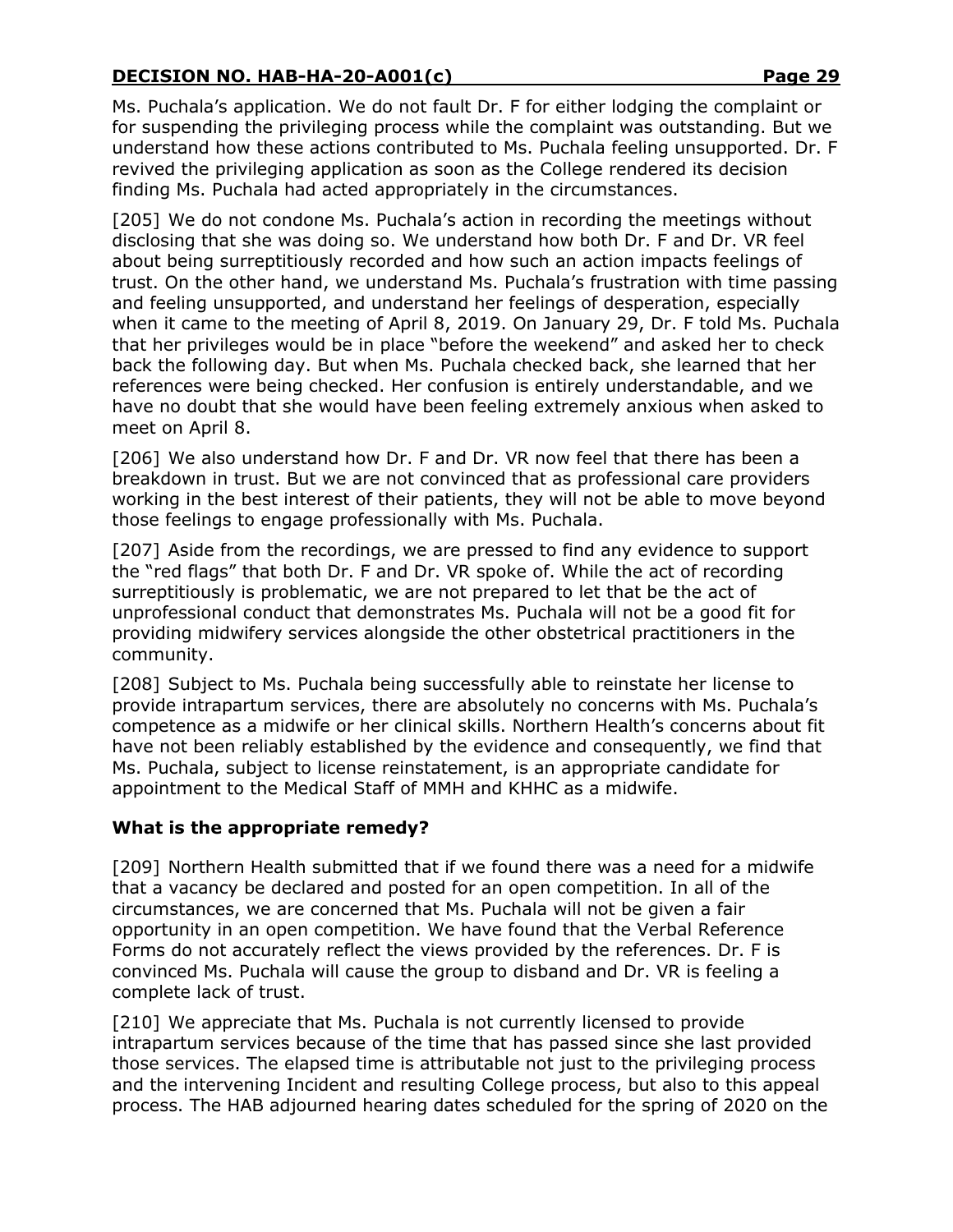application of Northern Health resulting in further time passing. The right of a practitioner to appeal from a denial of privileges would be rendered meaningless if the time taken by the process ultimately results in the appellant no longer being qualified to practice. In all of the circumstances, we find Ms. Puchala should have the opportunity to endeavour to have her license reinstated, and if she is successfully able to do so, she should be granted privileges.

[211] If Ms. Puchala is granted privileges, all concerned will need to work at rebuilding relationships and rebuilding trust. Ms. Puchala will have work to do to reach out to the other care providers and ensure them of her willingness to be a trustworthy and collaborative care provider. Nothing less is required of Ms. Puchala by her College. The other members of the group will similarly need to work on being open to giving Ms. Puchala an opportunity to be a trusted and collaborative care provider in keeping with their professional obligations. Northern Health has a responsibility for overseeing the work environment and fostering collaborative interprofessional practice.

[212] The obstetrical group in Terrace are a highly skilled, high functioning cohesive team of professional care providers working in the best interests of their patients. The fact that they are a tight, cohesive, well-functioning team does not in itself mean there is not room or need for another member. Indeed, another physician is expected to join this team later this year and yet there are no expressed concerns that the newcomer will upset the cohesiveness of the team.

[213] The team has been working collaboratively to a limited extent with Ms. Puchala, and there is no reason to expect that they will not be able to continue to work collaboratively with Ms. Puchala, or that Ms. Puchala cannot work collaboratively with them if she is granted privileges. We have every confidence that the team will continue to provide a high level of care and continue to work in the best interests of their patients to ensure excellent outcomes.

[214] We are not convinced by the whole of the evidence before us that Ms. Puchala will not have the requisite skills and personal characteristics to practice effectively in Terrace and Kitimat and with the other practitioners providing obstetrical care in Terrace and Kitimat. We find, subject to Ms. Puchala being able to successfully complete any requirements placed on her by the College so as to be able to receive an unrestricted license to practice midwifery in British Columbia, that she should be given the opportunity to provide services in Terrace and Kitimat to meet the need for midwifery services in those communities and should be granted privileges to practice midwifery at MMH and KHHC, with MMH being her primary site.

### **ORDER**

[215] Subject to the Appellant completing, within a year of the date of this order, any requirements imposed by the College to reinstate her license to provide intrapartum services, Northern Health shall, as soon as practicable, grant the Appellant provisional privileges (in accordance with the Bylaws) at MMH and KHHC, with MMH being her primary site.